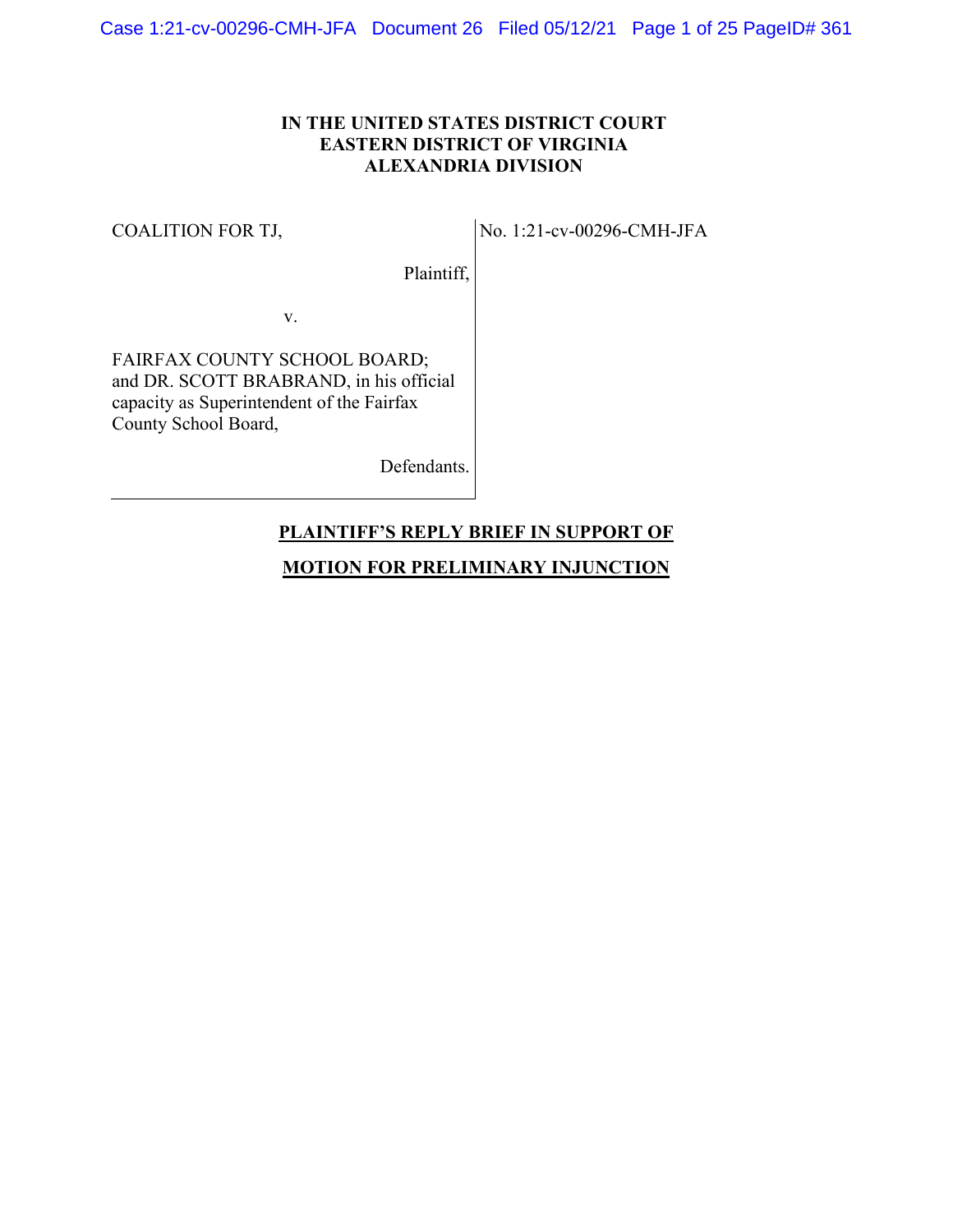# **TABLE OF CONTENTS**

| I.                                                                                            |
|-----------------------------------------------------------------------------------------------|
| II.                                                                                           |
| The Coalition's Disparate Impact Projections Indicate Discriminatory Intent7<br>A.            |
| Irregularities in Adoption of Policy Changes Indicate Discriminatory Intent9<br><b>B.</b>     |
| Contemporary Statements by Decisionmakers Indicate Discriminatory Intent10<br>$\mathcal{C}$ . |
| The Challenged Admissions Policy Cannot Survive Strict Scrutiny12<br>D.                       |
| III.                                                                                          |
| IV.                                                                                           |
| Any "Chaos" in the Application Process Was Initiated by Defendants<br>A.                      |
| The Disruption Caused by the Challenged Policy Is Significant and<br><b>B.</b>                |
| $C$ .<br>Protecting Students' Constitutional Rights Is a Public Interest                      |
| Enjoining the 1.5% Policy This Year and Returning to the Status<br>D.                         |
| The Coalition's Preliminary Injunction Motion Is Not Barred by Laches 18<br>V.                |
|                                                                                               |
|                                                                                               |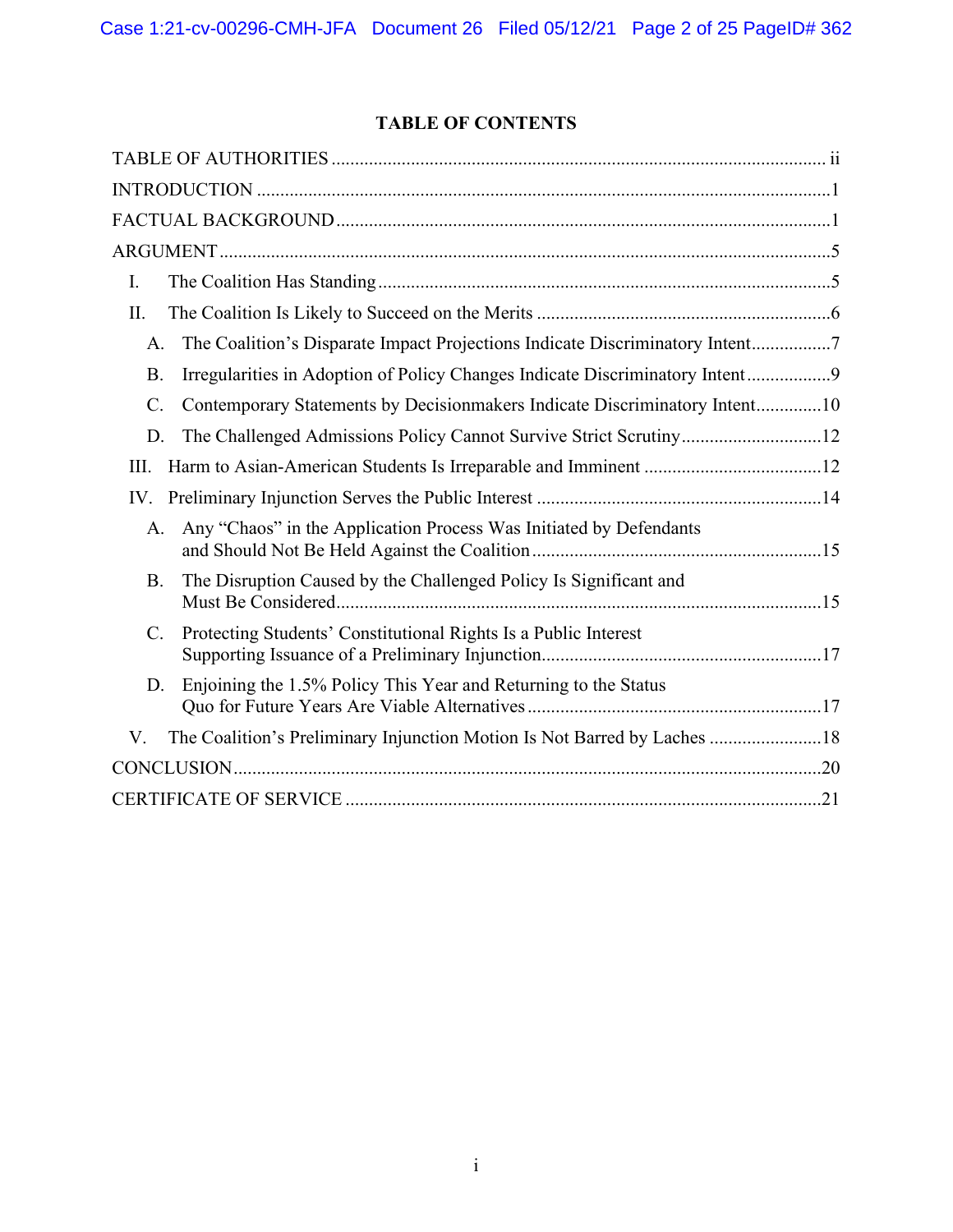# **TABLE OF AUTHORITIES**

# **Cases**

| Adarand Constructors, Inc. v. Pena,                                                       |
|-------------------------------------------------------------------------------------------|
| Benisek v. Lamone,                                                                        |
| Boston Parent Coalition for Academic Excellence v.<br>School Committee of City of Boston, |
| Centro de la Comunidad Hispana de Locust Valley v. Town of Oyster Bay,                    |
| Christa McAuliffe Intermediate School PTO, Inc. v. de Blasio,                             |
| Christa McAuliffe Intermediate School PTO, Inc. v. de Blasio,                             |
| Curtin v. Va. State Bd. of Elections,                                                     |
| Eisenberg ex rel. Eisenberg v. Montgomery Cty. Public Schools,                            |
| Fishman v. Schaffer,                                                                      |
| Gloucester Cty. Sch. Bd. v. G.G. ex rel. Grimm,                                           |
| G.G. ex rel. Grimm v. Gloucester Cty. Sch. Bd.,                                           |
| Hunt v. Wash. State Apple Advertising Comm'n,                                             |
| K.C. v. Fairfax Cty. Sch. Bd.,                                                            |
| Legend Night Club v. Miller,                                                              |
| Lucas v. Townsend,                                                                        |
| Md. Highway Contractors Ass'n, Inc. v. Maryland,                                          |
| Miller v. Johnson,                                                                        |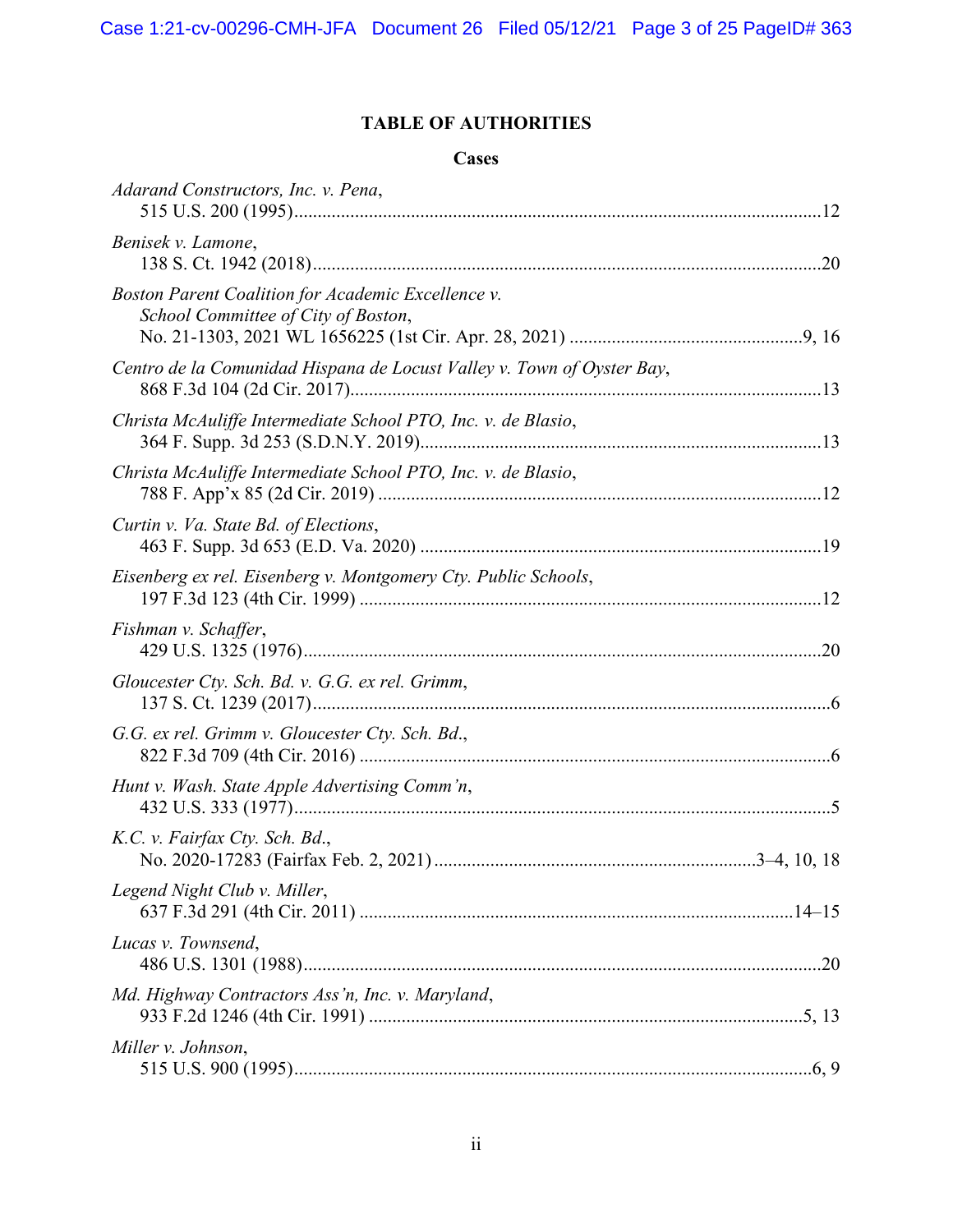| Ne. Fla. Chapter of the Associated Gen. Contractors of Am. v. City of Jacksonville, |
|-------------------------------------------------------------------------------------|
| North Carolina State Conf. of NAACP v. McCrory,                                     |
| Parents Involved in Cmty. Schs. v. Seattle Sch. Dist. No. 1,                        |
| Perry v. Judd,                                                                      |
| Personnel Adm'r of Mass. v. Feeney,                                                 |
| Richmond, Fredericksburg & Potomac R.R. Co. v. United States,                       |
| Southern Walk at Broadlands Homeowner's Ass'n, Inc. v. OpenBand at Broadlands, LLC, |
| Soutter v. Equifax Information Services LLC,                                        |
| Summers v. Earth Island Inst.,                                                      |
| Univ. of Tex. v. Camenisch,                                                         |
| Vill. of Arlington Heights v. Metro. Hous. Dev. Corp.,                              |
| Westmoreland Coal Co. v. Int'l Union, United Mine Workers of Am.,                   |
| White v. Daniel,                                                                    |
| <b>Other Authorities</b>                                                            |
| FCPS School Board Meeting, 12-17-2020, https://tinyurl.com/33wsv6tp10, 16           |
|                                                                                     |
| Press Release, FCPS, TJHSST Offers Admission to 486 Students (June 1, 2020),        |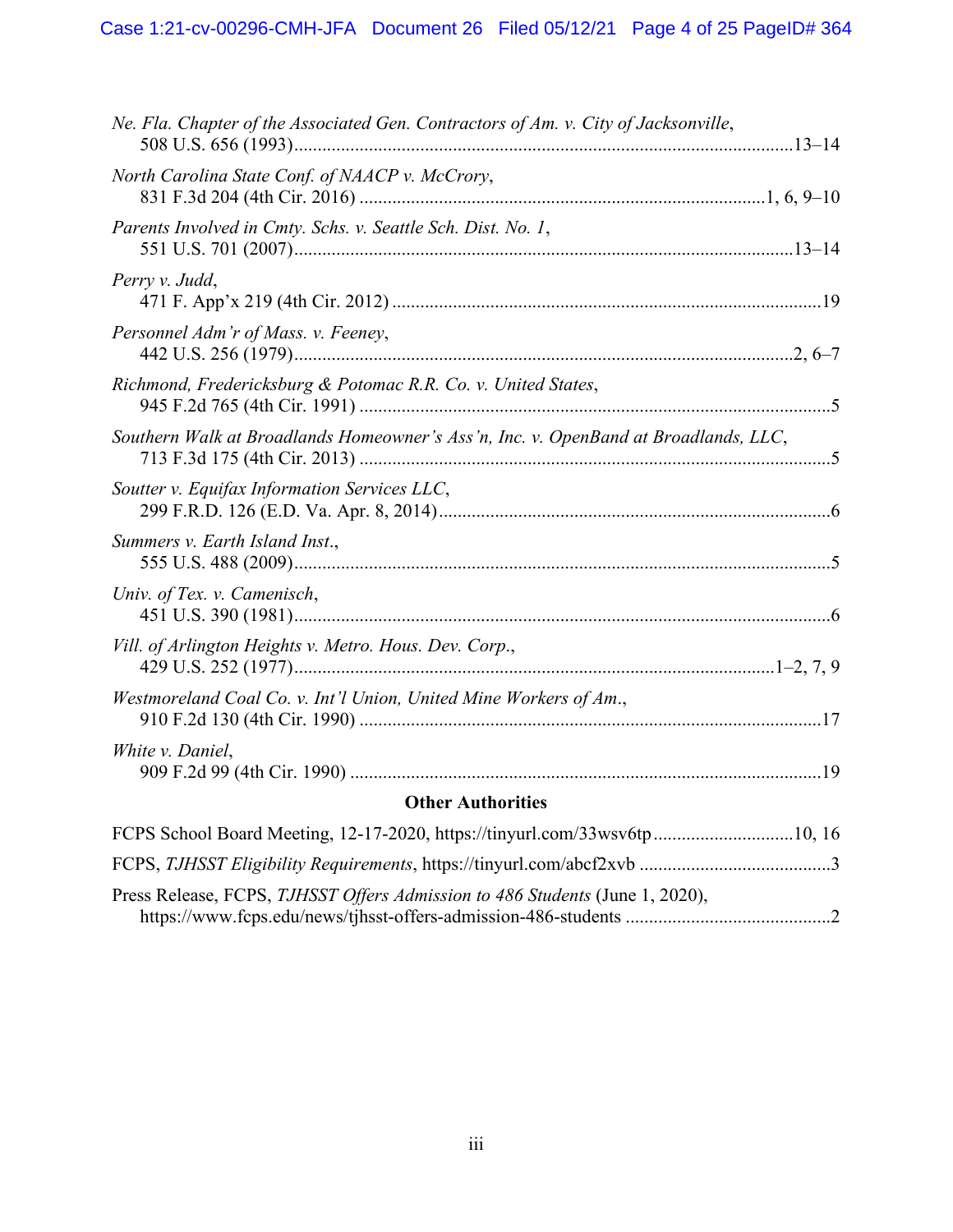#### **INTRODUCTION**

Plaintiff Coalition for TJ incorporates its arguments as presented in Plaintiff's Memorandum in Support of Motion for Preliminary Injunction, ECF 16, and Plaintiff's Opposition to Motion to Dismiss, ECF 25, with the following additions in response to new arguments raised in Defendants' Brief in Opposition to Plaintiff's Motion for Preliminary Injunction, ECF 24.

#### **FACTUAL BACKGROUND**

The Coalition incorporates the facts set forth in its Memorandum in Support of Motion for Preliminary Injunction, ECF 16 at 2–7, and Opposition to Motion to Dismiss, ECF 25. In response to specific factual disagreements raised by Defendants' Opposition to the Motion for Preliminary Injunction (ECF 24 at 2–7), the Coalition replies as follows:

<span id="page-4-1"></span><span id="page-4-0"></span>**It is irrelevant that the challenged TJ admission policy facially prohibits racial balancing.** Defendants assert that their revised admission policy must be non-discriminatory because "the policy itself specifically prohibits racial balancing and racial targets." Opp. at 2. But just because the challenged admission policy *says* (perhaps at the insistence of the Board's legal counsel) that it does not seek to racially balance TJ does not make it true. In fact, an entire line of case law exists to uncover discriminatory purposes behind just such facially race-neutral policies. *See, e.g.*, *Vill. of Arlington Heights v. Metro. Hous. Dev. Corp*., 429 U.S. 252 (1977). The Court need not—and should not—accept at face value the Board's self-serving statements declaring the challenged changes race-neutral. Nor, contrary to Defendants' insistence, must the Coalition demonstrate bad faith or improper behavior on Defendants' part to prevail on an *Arlington Heights* claim. Opp. at 3–4. Similarly, a racially discriminatory purpose need not amount to racism or racial animus. *North Carolina State Conf. of NAACP v. McCrory*, 831 F.3d 204, 233 (4th Cir. 2016) (targeting voters based on race, even to accomplish partisan and not racial ends, constitutes racial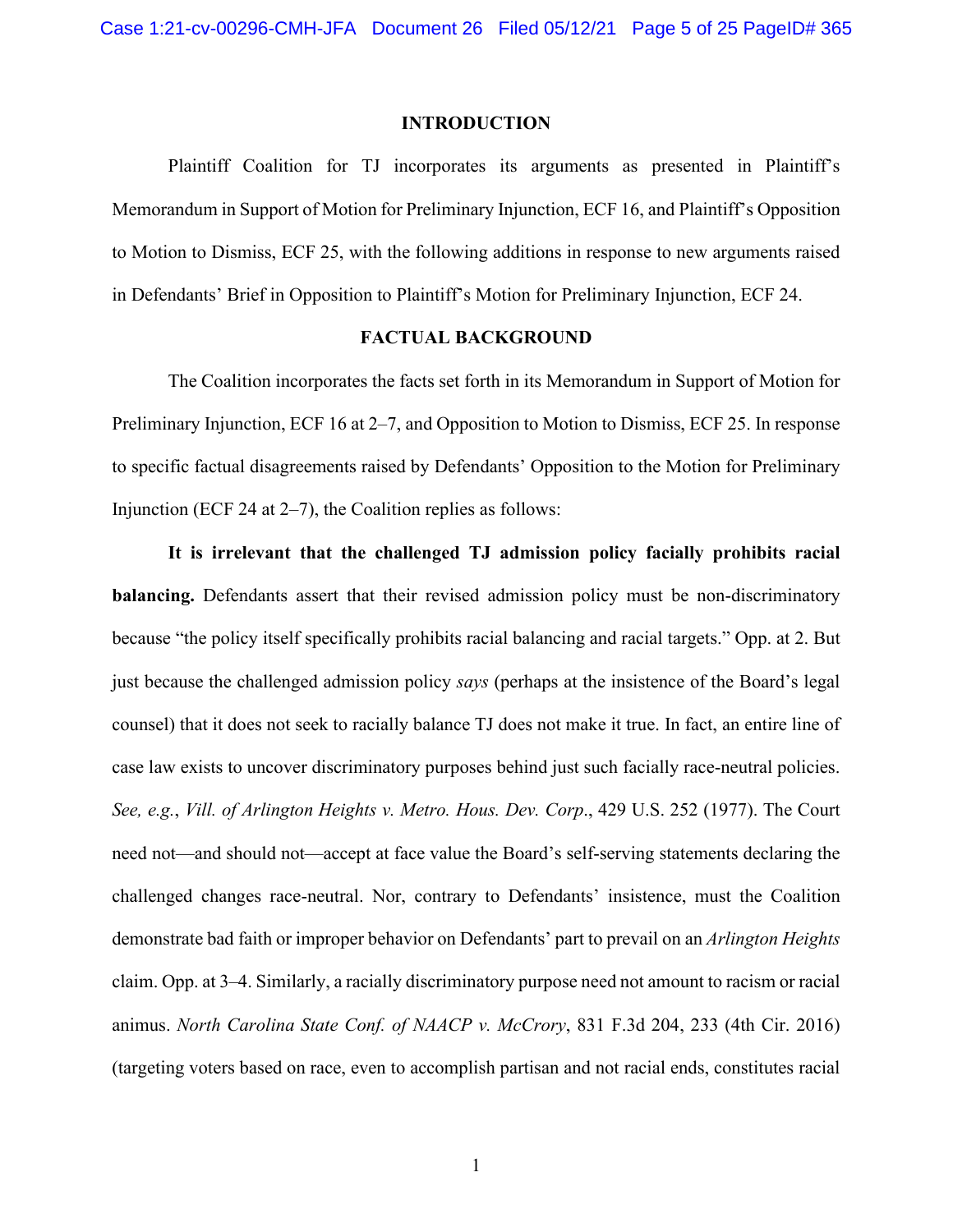<span id="page-5-1"></span>discrimination). The Coalition also need not show that "the challenged action rested solely on racially discriminatory purposes." *Arlington Heights*, 429 U.S. at 265. Instead, the Coalition need only show that Defendants implemented the changes to TJ's admissions process "at least in part 'because of,' not merely 'in spite of,' [their] adverse effects upon" Asian-Americans. *Personnel Adm'r of Mass. v. Feeney*, 442 U.S. 256, 279 (1979).

<span id="page-5-0"></span>**It does not matter whether the 1.5% limitation acts as a ceiling or a floor.** In response to the Coalition's motion, the Shughart Declaration clarifies that any remaining seats after all middle schools have been allocated seats under the "top 1.5%" plan will go into a pool of unallocated seats available to qualifying applicants regardless of middle school. ECF 24-2. Defendants cannot give a precise estimate of how many such seats there will be—if each middle school fills its 1.5% allocation (the most likely scenario), then only 100 seats would remain, and those seats would be "allocated among private-school and home-schooled students, *as well as* other eligible students who ranked below the top 1.5% of applicants from their middle school." Shughart Decl. ¶ 10(d) (emphasis added). Defendants do not explain how they would make that allocation, but the inclusion of private and home-schooled students in the selection pool means that the number of seats available to students outside the top 1.5% of their middle school class could be very small indeed.<sup>[1](#page-5-3)</sup> And even if some seats remain, the challenged "holistic" admissions policy will explicitly prefer students "attending underrepresented middle schools," so students at the heavily Asian-American middle schools with a history of sending students to TJ will lack the opportunity to compete equally even for these seats.

<span id="page-5-3"></span><span id="page-5-2"></span><sup>&</sup>lt;sup>1</sup> For example, in last year's Class of 2024, 185 private-school and home-school students applied for admission to TJ, or 7.3% of total applications. Fifty-one of those private-school and homeschool students were accepted into TJ, or 10.5% of all students offered admission in the Class of 2024. Press Release, FCPS, *TJHSST Offers Admission to 486 Students* (June 1, 2020), [https://www.fcps.edu/news/tjhsst-offers-admission-486-students.](https://www.fcps.edu/news/tjhsst-offers-admission-486-students)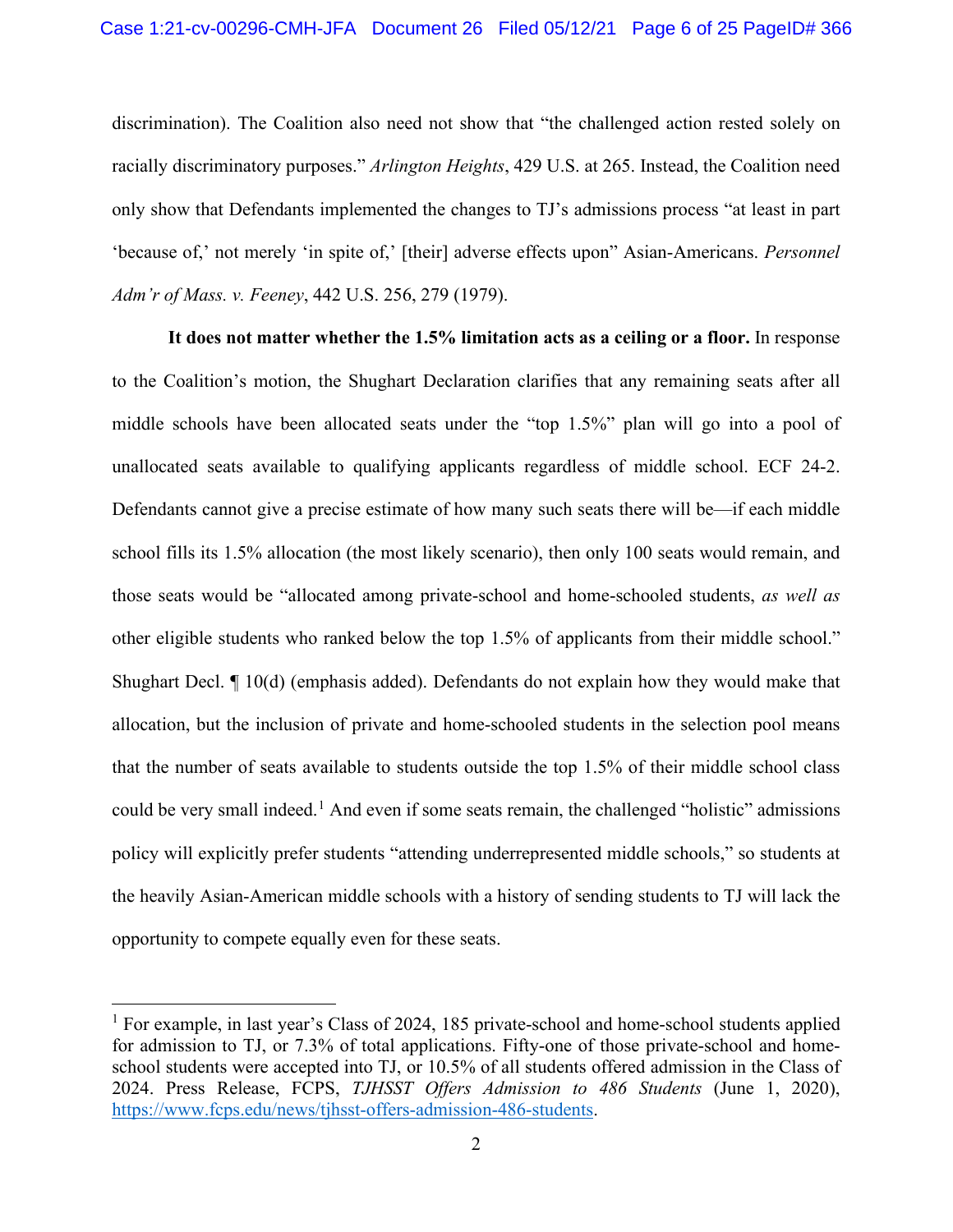Either way, by virtue of their disproportionate attendance at particular middle schools, the challenged policy makes it significantly harder for Asian-American students to compete for admission to TJ. Even if Defendants are correct that the 1.5% system acts primarily as a floor, it still strictly limits the number of seats available to each middle school during the first round of selections for TJ—during which approximately 80% of TJ's available seats are filled. ECF 24-2 ¶ 11 (stating that remaining eligible applicants will only be considered for admission "after their middle school's allocated seats have been filled"). In other words, applicants who miss the 1.5% cutoff at their school must wait until all other middle schools have fulfilled their quotas—which they are likely to do, given the challenged admissions policy's emphasis on encouraging admission from "historically underrepresented public middle schools"[2](#page-6-2) and waivers offered for students who do not meet the requirement for enrollment in honors courses. ECF 24-2, Ex. B at 4; FCPS, *TJHSST Eligibility Requirements*, https://tinyurl.com/abcf2xvb. Such applicants, including those from the four middle schools with both high concentrations of Asian-American students and histories of sending a large number of students to TJ, are left to compete for the remaining seats alongside home-schooled and private-school applicants. ECF 24-2, Ex. B at 5–6. Whether a ceiling or a floor, the Asian-American children of Coalition parent-members will not be competing on an equal footing with other TJ applicants due to their race.

<span id="page-6-1"></span><span id="page-6-0"></span>**A state court judge found the challenged admissions policy "suffers the same arbitrary and capricious flaw as any other quota system."** The state court lawsuit Defendants refer to *K.C. v. Fairfax Cty. Sch. Bd*., No. 2020-17283 (Fairfax Feb. 2, 2021), which was brought by parents of gifted middle school children in Fairfax County who alleged that the elimination of

<span id="page-6-2"></span> $2$  For the TJ Class of 2025 admissions, a middle school would be considered underrepresented if "its average number of students offered admission to the Classes of 2019 through 2024 was five students or less per year." ECF 24-4, Ex. B at 4.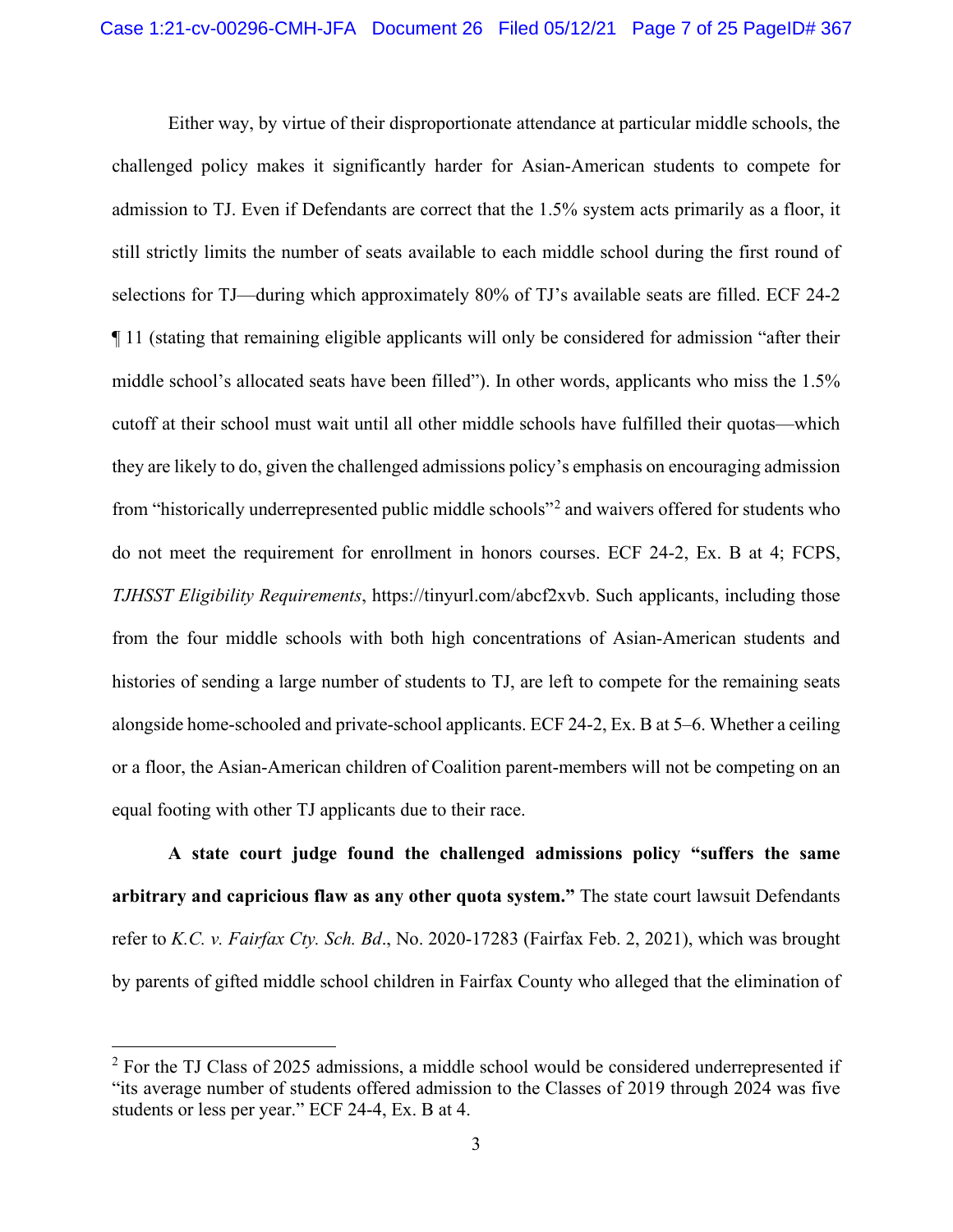the TJ admissions test violated state law requiring Governor's Schools like TJ to admit and educate gifted students, as defined by statute. Unlike the present case, the state lawsuit was a case of first impression turning on questions of state law and did not allege that the challenged admissions policy discriminated against Asian-American applicants in violation of their Equal Protection rights. *See K.C. v. Fairfax Cty. Sch. Bd*., No. 2020-17283, Order on Demurrer at 3 (Jan. 21, 2021). Those issues were thus not before the court. Although the state court ultimately denied the parents' motion for a preliminary injunction after an evidentiary hearing, it had harsh words for Defendant School Board, Defendant Brabrand, and the challenged admissions policy:

<span id="page-7-0"></span>To suddenly cancel a November test in October suggests a rush to judgment and not a deliberate process. Even accepting the rationale that standardized tests unfairly eliminated qualified candidates who had a "bad testing day," why eliminate the tests altogether? Why not just give the test results less weight than what had been previously granted absolute finality? Why not allow students to take the test without making test scores either a precondition for the application process or a decision factor for admission? The standardized test scores became a barrier to admission because the admissions committee made them a barrier. In approaching a holistic consideration of qualitative and quantitative components in the selection process, why not keep the data offered by standardized testing as a relevant factor?

\* \* \*

The recent proposal of offering a spot at TJ to the top 1.5% of students at every middle school suffers the same arbitrary and capricious flaw as any other quota system. That system creates more questions than answers. For example, what happens to the students who attend schools that attract a large population of gifted students? How will the quota define who falls within the top 1.5% of a school designed solely for gifted students? What if a middle school has an overabundance of students in the top 1.5% of their class who are uninterested in STEM? Why use a quota system when educational policies that foster diversity are permitted and encouraged, allowing academic institutions to consider the role of locality and personal experience as relevant factors in admissions decisions? Many reasons exist why quotas are controversial and disfavored.

Order on Motion for Preliminary Injunction at 16–17 (Fairfax Feb. 2, 2021).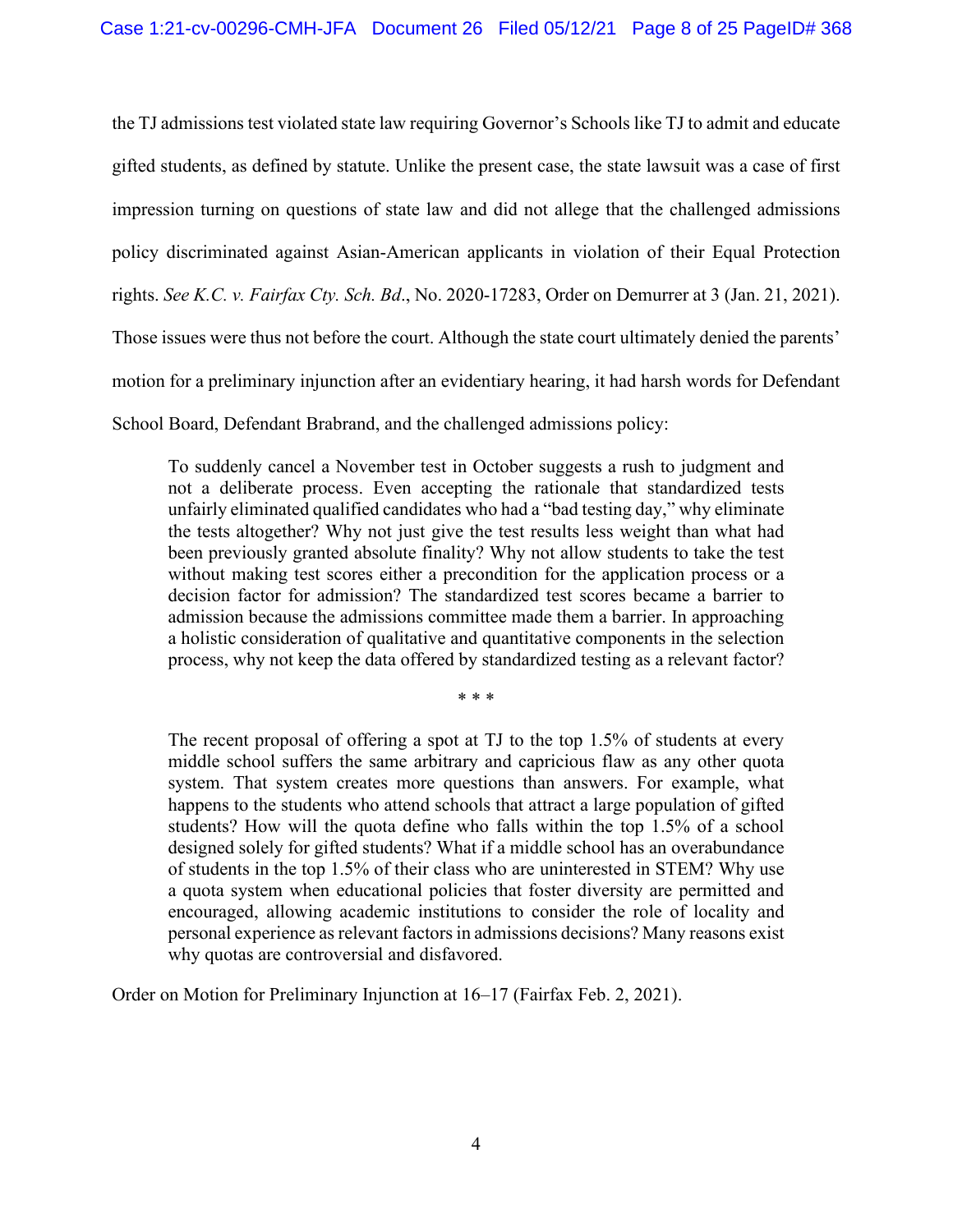#### <span id="page-8-3"></span><span id="page-8-1"></span>**ARGUMENT**

#### **I. The Coalition Has Standing**

In response to Defendants' associational standing argument, the Coalition incorporates its Brief in Opposition to Defendants' Motion to Dismiss, ECF 25. As fully explained in that brief, the Coalition is a traditional membership organization and fulfills each prong of the test set out in *Hunt v. Wash. State Apple Advertising Comm'n*, 432 U.S. 333, 343 (1977). *See also Md. Highway Contractors Ass'n, Inc. v. Maryland*, 933 F.2d 1246, 1251 (4th Cir. 1991).

<span id="page-8-0"></span>Contrary to Defendants' assertions, the Declarations submitted by Coalition members are also admissible to support standing.<sup>[3](#page-8-5)</sup> Defendants misunderstand the purpose of these declarations. Coalition parent-members Akella and McCaskill, between them the parents of Asian-American sixth, seventh, and eighth grade students who will be affected by the challenged TJ admissions policy, submitted declarations in support of the Coalition's standing, not to establish a prima facie case of discrimination. Ms. McCaskill and Mr. Akella are both Coalition members, Compl. ¶¶ 13– 14, and their declarations establish the first *Hunt* requirement by "mak[ing] specific allegations establishing that at least one identified member had suffered or would suffer harm." *Southern Walk at Broadlands Homeowner's Ass'n, Inc. v. OpenBand at Broadlands, LLC*, 713 F.3d 175, 184 (4th Cir. 2013) (quoting *Summers v. Earth Island Inst*., 555 U.S. 488, 498 (2009) (emphasis deleted)). These declarations state what the parents know to be true: that they are Asian-American residents of Fairfax County, that they have at least one child enrolled in or zoned for a middle school likely

<span id="page-8-5"></span><span id="page-8-4"></span><span id="page-8-2"></span><sup>&</sup>lt;sup>3</sup> Customarily, courts may rely on declarations even to support a standing argument on the pleadings, so it is illogical to contend that declarations cannot support standing for a preliminary injunction. *See Richmond, Fredericksburg & Potomac R.R. Co. v. United States*, 945 F.2d 765, 768 (4th Cir. 1991) ("In determining whether jurisdiction exists, the district court is to regard the pleadings' allegations as mere evidence on the issue, and may consider evidence outside the pleadings without converting the proceeding to one for summary judgment.").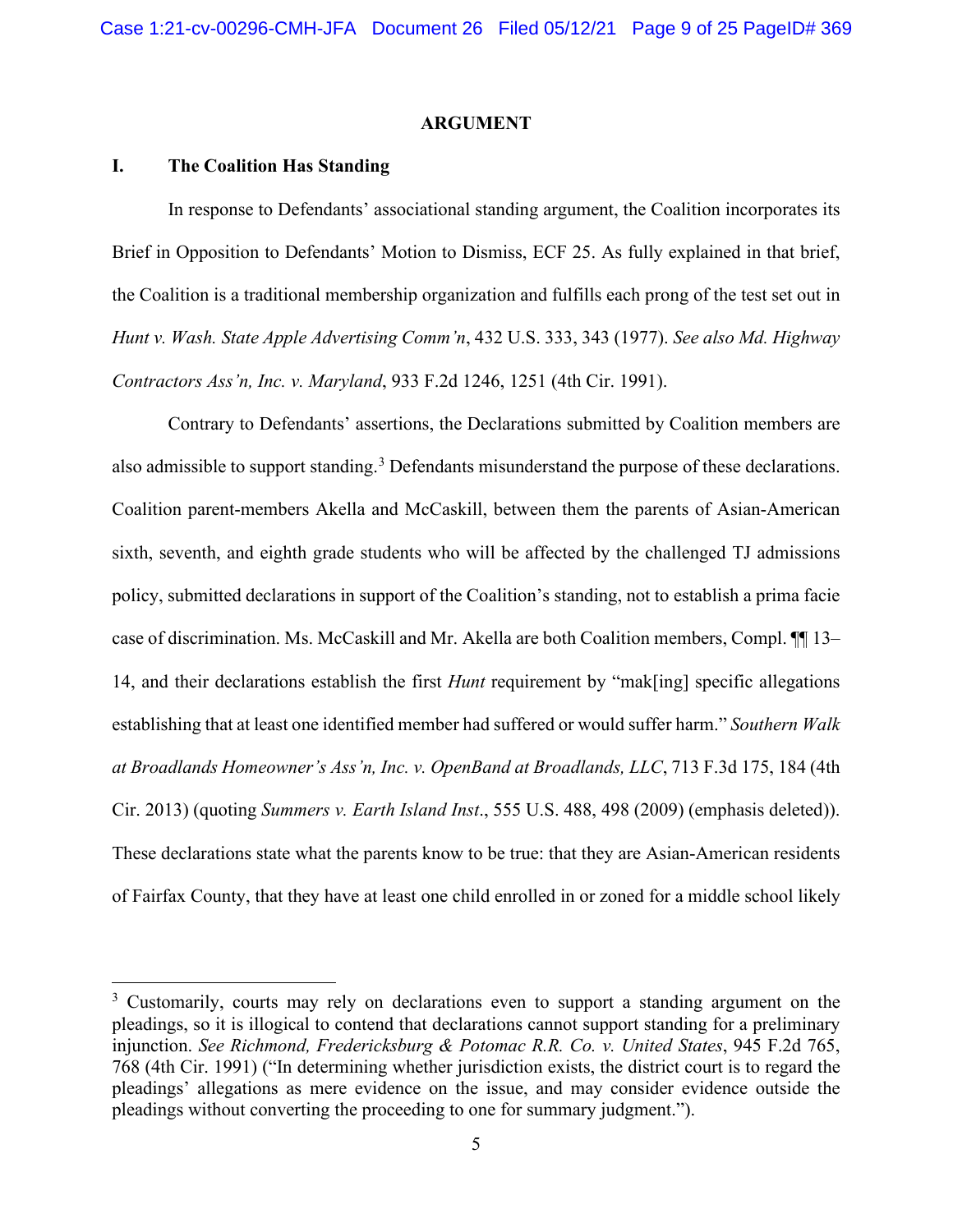to be most severely impacted by the challenged admissions policy, that their child has specific academic interests and achievements, that their child has applied or intends to apply for admission to TJ, and that the parent believes that the challenged TJ admissions policy will discriminate against Asian-American applicants like their child. McCaskill Decl. ¶¶ 2–11; Akella Decl. ¶¶ 2– 8.

<span id="page-9-4"></span><span id="page-9-0"></span>In any event, a preliminary injunction may issue "on the basis of procedures that are less formal and evidence that is less complete than in a trial on the merits." *Univ. of Tex. v. Camenisch*, 451 U.S. 390, 395 (1981). While the movant bears the burden of proof, the burden may be satisfied with affidavits<sup>[4](#page-9-5)</sup> and other evidence that may not otherwise be admissible under the Federal Rules of Evidence. *See, e.g.*, *G.G. ex rel. Grimm v. Gloucester Cty. Sch. Bd*., 822 F.3d 709, 725–26 (4th Cir. 2016) (joining seven other circuits in allowing district courts to "look to, and indeed in appropriate circumstances rely on, hearsay or other inadmissible evidence when deciding whether a preliminary injunction is warranted"), *vacated on other grounds by Gloucester Cty. Sch. Bd. v. G.G. ex rel. Grimm*, 137 S. Ct. 1239 (2017) (mem). There is no doubt that the Court may consider parent-member declarations in support of the Coalition's standing to seek a preliminary injunction.

#### **II. The Coalition Is Likely to Succeed on the Merits**

<span id="page-9-2"></span><span id="page-9-1"></span>State actions are "subject to strict scrutiny under the Equal Protection Clause not just when they contain express racial classifications, but also when, though race neutral on their face, they are motivated by a racial purpose or object." *Miller v. Johnson*, 515 U.S. 900, 913 (1995). As noted above, a decisionmaker need not be racist to act with improper intent. *See McCrory*, 831 F.3d at 233. Rather, the question here is whether Defendants changed TJ's admissions process "at least in

<span id="page-9-5"></span><span id="page-9-3"></span><sup>4</sup> *See Soutter v. Equifax Information Services LLC*, 299 F.R.D. 126, 128 n.4 (E.D. Va. Apr. 8, 2014) (noting that the terms "affidavit" and "declaration" are "used interchangeably in common parlance and in case law as well").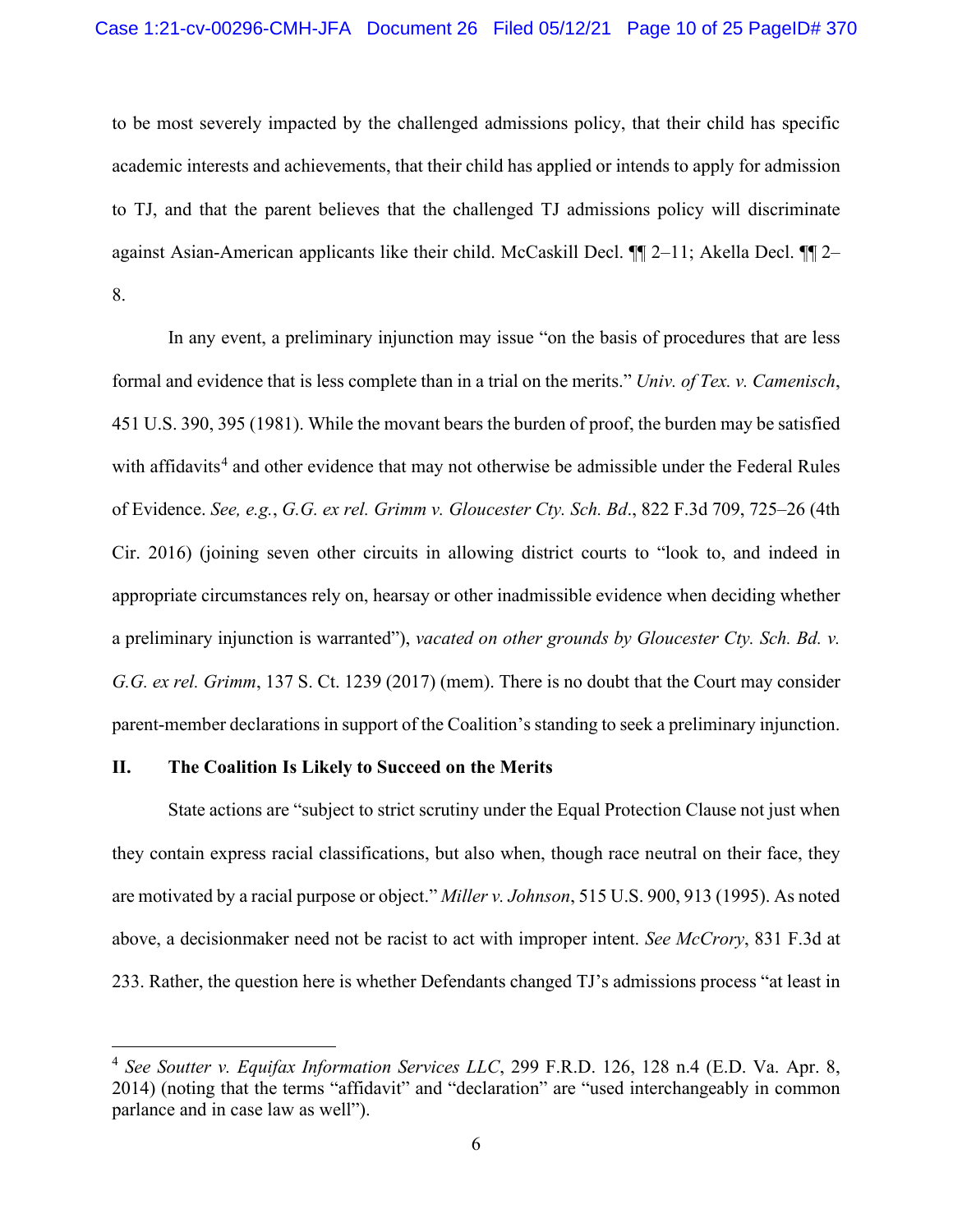<span id="page-10-0"></span>part 'because of,' not merely 'in spite of,' [the] adverse effects upon" Asian-American students. *Personnel Adm'r of Mass. v. Feeney*, 442 U.S. at 279.

<span id="page-10-1"></span>*Arlington Heights* exists to help courts ferret out discriminatory intent in facially raceneutral actions. The *Arlington Heights* framework identifies four types of particularly relevant evidence: (1) disparate impact of the policy on a particular racial group; (2) the historical background of the challenged decision, particularly if it reveals a series of official actions taken for invidious purposes; (3) irregularities in the passage of legislation; and (4) legislative and administrative history. 429 U.S. at 266–67. Though Defendants' opposing brief mentions *Arlington Heights* only once, ECF 24 at 15, the Coalition has provided sufficient evidence of racially discriminatory intent, particularly with regard to disparate impact of the challenged admissions policy on Asian-Americans, sufficient to trigger strict scrutiny.

#### **A. The Coalition's Disparate Impact Projections Indicate Discriminatory Intent**

When Defendant Brabrand presented the first proposal for a new TJ admission process in September 2020, the presentation included projections of how the admission changes would disproportionally impact Asian-American students. Compl. ¶ 31. For example, had the proposed admissions process been applied to the admissions process for the Class of 2024, Brabrand's projection was that Asian-American student enrollment at TJ for that class would have dropped from 73% to 54%. *Id.* Other projections showed a similar decrease. For the Class of 2015, Asian-American student enrollment would have shrunk 15%, while for the Class of 2019 the decrease would have been 18%. *Id*. n.22. In none of the projections would any other single racial group have experienced a drop in enrollment. *Id*.

When Defendant Brabrand stopped making such projections about the effect of future iterations of his proposal, likely due to intense backlash from parents of Asian-American students,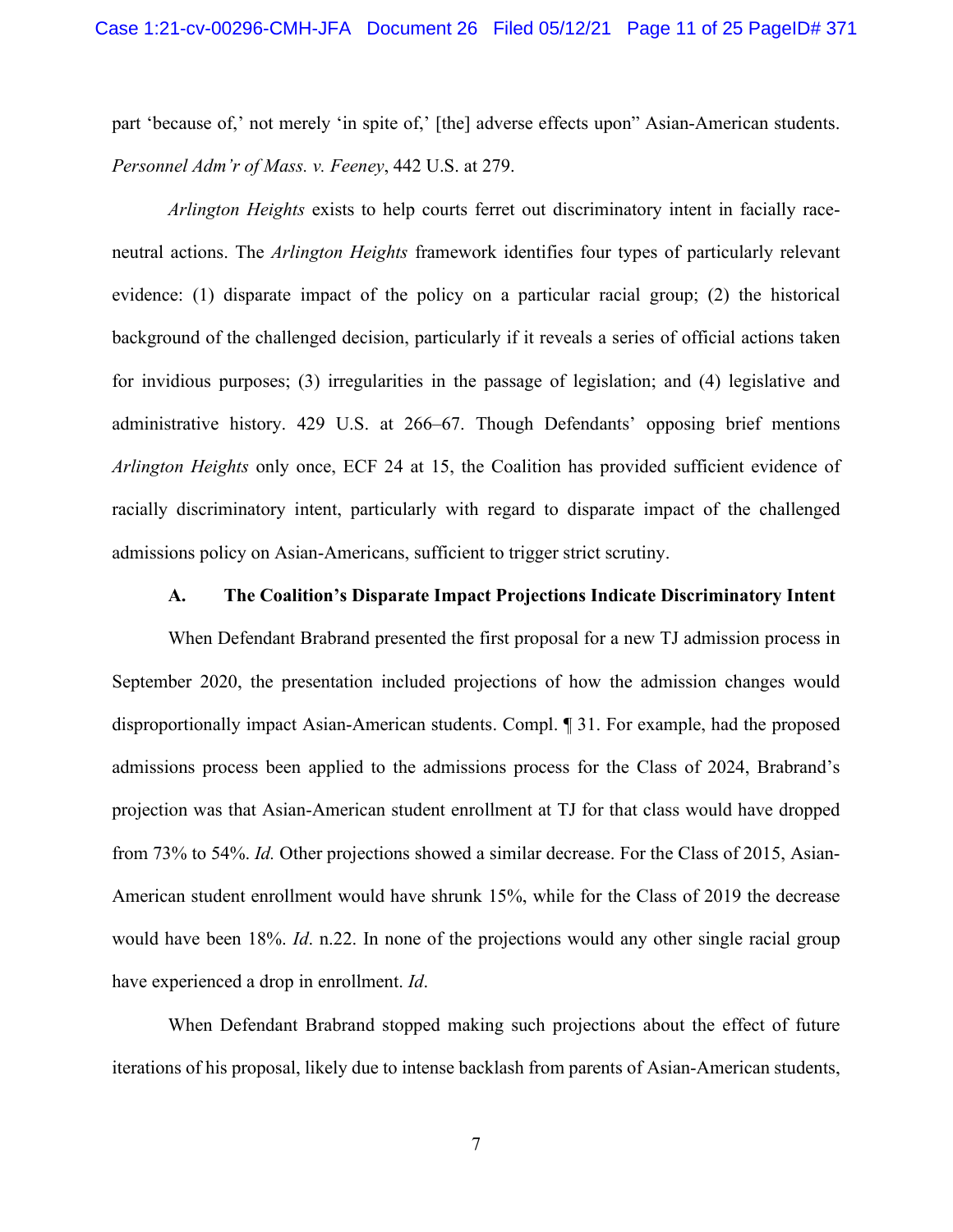a team of Coalition members led by parent-member Himanshu Verma stepped in to do a similar analysis of the revised proposal. Verma Decl. ¶ 10. The Coalition has not designated Verma as an expert witness; rather, as he explains in his declaration, he is the parent of a sixth-grader who will be negatively impacted by the challenged TJ admission policy and has also worked in data analytics for twenty years. *Id*. ¶¶ 3, 7, 9. Using publicly-available information, Verma analyzed the thirteen criteria identified by FCPS for admission to TJ under the challenged admissions policy to arrive at an estimated decrease of 42 percentage points in the number of Asian-American students who would be offered admission to TJ in the Class of 2025. *Id*. ¶¶ 11–19. Of course, exact predictions are impossible; FCPS has not publicly released its scoring rubric for TJ applicants and admissions decisions have yet to be announced. But Defendants do not provide a contrary estimate of the impact of the challenged admissions policy on Asian-American applicants, and in fact have avoided doing that analysis (or at least making it public) since the first proposal was presented to the school board on September 15. *See* Shughart Dec. ¶ 10(e) ("Our staff did not conduct any analysis to predict how the top-1.5% plan would affect the racial makeup of students admitted to TJ under the new admissions process.").

But the disparate impact of the plan on Asian-American students is plain to see even without a sophisticated statistical analysis. The 1.5% plan is designed to limit—and would have the effect of limiting—enrollment from middle schools that have historically sent many more students to TJ. These schools are disproportionately Asian-American. *See* Compl. ¶¶ 15–18 and accompanying footnotes. By limiting initial eligibility to the top 1.5% of these schools and then subjecting any remaining students to a "holistic" process that disadvantages them because of their middle school, the challenged plan will limit enrollment of students from these middle schools at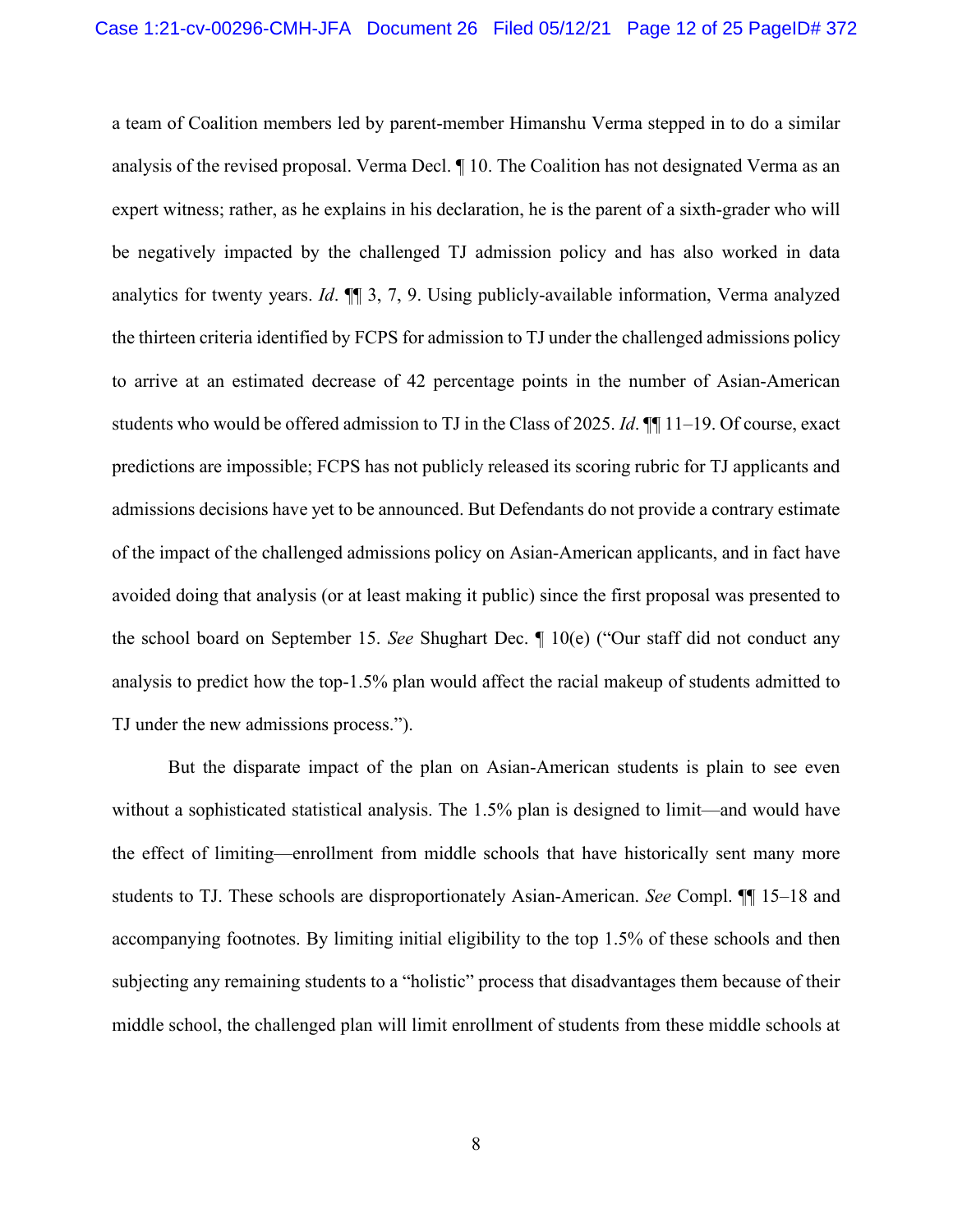TJ. Like the initial "regional pathways" plan, that limitation inevitably will result in a significant disparate impact on Asian-American applicants.<sup>[5](#page-12-4)</sup>

### <span id="page-12-2"></span>**B. Irregularities in Adoption of Policy Changes Indicate Discriminatory Intent**

Defendants also misunderstand the Coalition's allegations regarding the third prong of the *Arlington Heights* framework—irregularities in the passage of legislation. 429 U.S. at 267; Compl. ¶¶ 33–36; ECF 16 at 16–17. The Coalition does not contend that Defendant School Board violated its own policy or Virginia law in voting to eliminate the TJ admissions test at a work session instead of a regular business meeting and in refusing to take public comment prior to the vote. ECF 24 at 15–16. No such showing is required. *McCrory*, 831 F.3d at 228 ("a legislature need not break its own rules to engage in unusual procedures"). But the Coalition *does* contend that such irregular behavior is worthy of attention from this Court, particularly given that it marks a stark departure from Defendants' previous handling of the TJ admissions policy debate. *Arlington Heights*, 429 U.S. at 267 ("Departures from the normal procedural sequence also might afford evidence that improper purposes are playing a role.").

Earlier in the process, Defendant Brabrand hosted multiple town hall meetings where he invited public questions on the TJ admissions process, and the TJ admissions policy was routinely on the agenda at School Board meetings throughout the fall of 2020. Coalition members participated via the public comment period at both town hall and Board meetings. *See* Nomani Decl. ¶ 42; Miller Decl. ¶ 45. And yet, when it came to voting to eliminate a highly controversial

<span id="page-12-4"></span><span id="page-12-3"></span><span id="page-12-1"></span><span id="page-12-0"></span><sup>5</sup> To the extent Defendants rely on the First Circuit's suggestion in *Boston Parent Coalition for Academic Excellence v. School Committee of City of Boston*, No. 21-1303, 2021 WL 1656225 (1st Cir. Apr. 28, 2021), that a geographic quota like its zip-code policy is immune from *Arlington Heights* scrutiny, that reliance is faulty. ECF 24 at 12-13. Even a facially race-neutral admissions policy, like those relying on geographic quotas, may be discriminatory under *Arlington Heights* and thus subject to strict scrutiny. *Miller*, 515 U.S. at 913.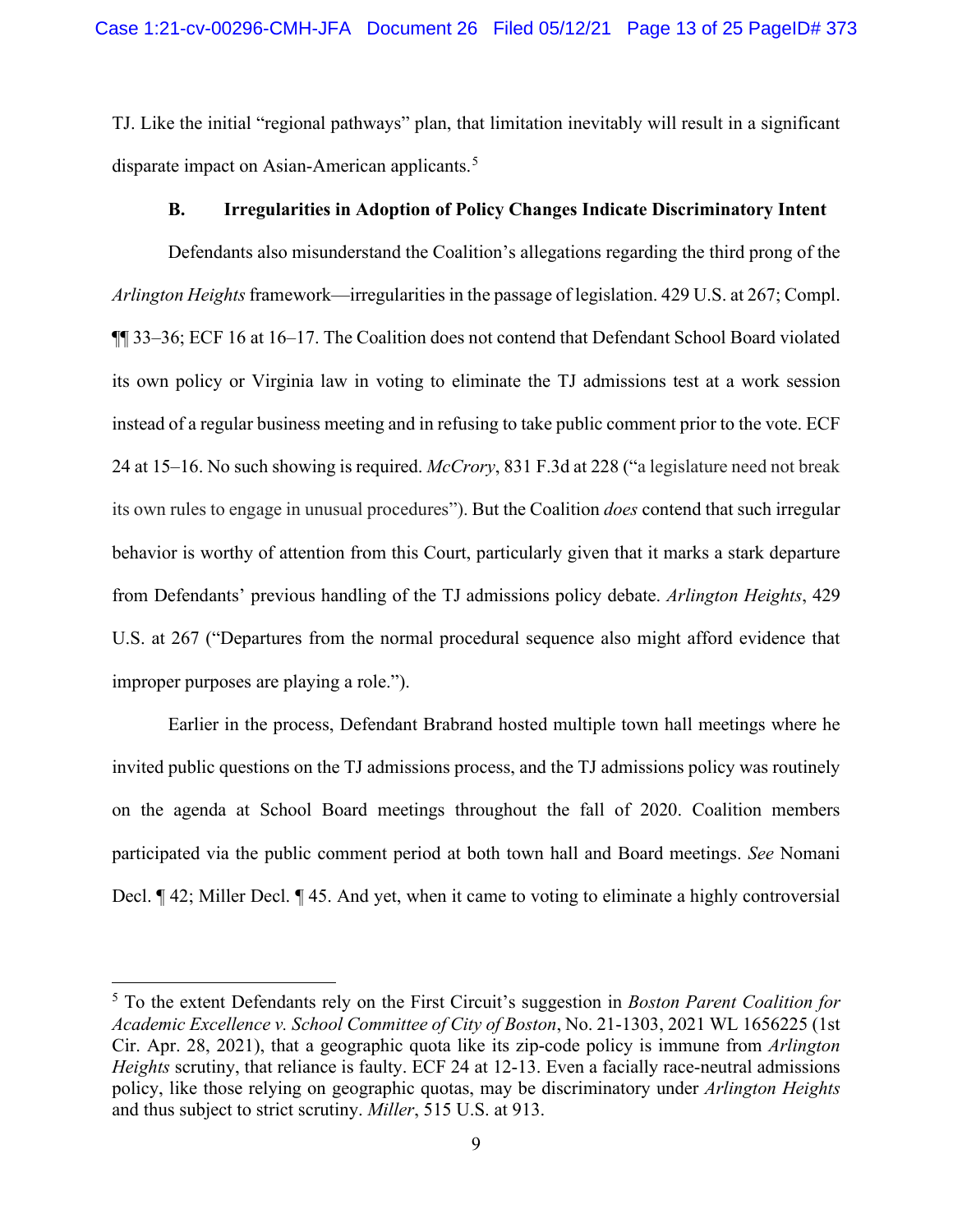<span id="page-13-0"></span>test that had been the subject of enormous public engagement, the Board did so at a work session where it was not advertised in advance and with no opportunity for the public to weigh in. Compl. ¶¶ 33–34; *see also K.C.*, No. 2020-17283 at 17 (Fairfax Feb. 2, 2021) ("To suddenly cancel a November test in October suggests a rush to judgment and not a deliberate process."). Despite the gravity of the decision, and its immediate impact on the hundreds of eighth graders preparing to take the TJ admissions test the next month, the Board did not ratify its work session vote at the regular business meeting two days later and rejected a measure that would have required Defendant Brabrand to solicit "public engagement" and "community input and dialogue" before presenting another admission proposal in December. Compl. ¶ 35 & n.26.

The vote to adopt the 1.5% plan, taken during a regular business meeting on December 17, 2020, was similarly irregular. Board Member Megan McLaughlin even complained that,

I'm really upset that we're doing this so quickly that at 4:30 this afternoon there was nothing posted. No motions, no amendments, no follow-ons. Not for me, not for the public to be able to review and read. This is not how we do the board work. This is not public transparency.<sup>[6](#page-13-2)</sup>

<span id="page-13-1"></span>In *McCrory*, the Fourth Circuit specifically called out just such a rushed process with lack of public input as factors supporting an inference of an improper motive. 831 F.3d at 228. Regardless of whether these procedural irregularities are within the bounds of board policy and state law, they weigh in favor of a finding of discriminatory intent in this case.

# **C. Contemporary Statements by Decisionmakers Indicate Discriminatory Intent**

Most significantly, the series of statements by Defendant Brabrand, TJ's principal Ann Bonitatibus, and School Board members provide evidence of the discriminatory purpose behind the challenged admissions policy. Principal Bonitatibus set off Asian-American parents' radar with

<span id="page-13-2"></span><sup>6</sup> FCPS School Board Meeting, 12-17-2020, https://tinyurl.com/33wsv6tp at 2:17:02.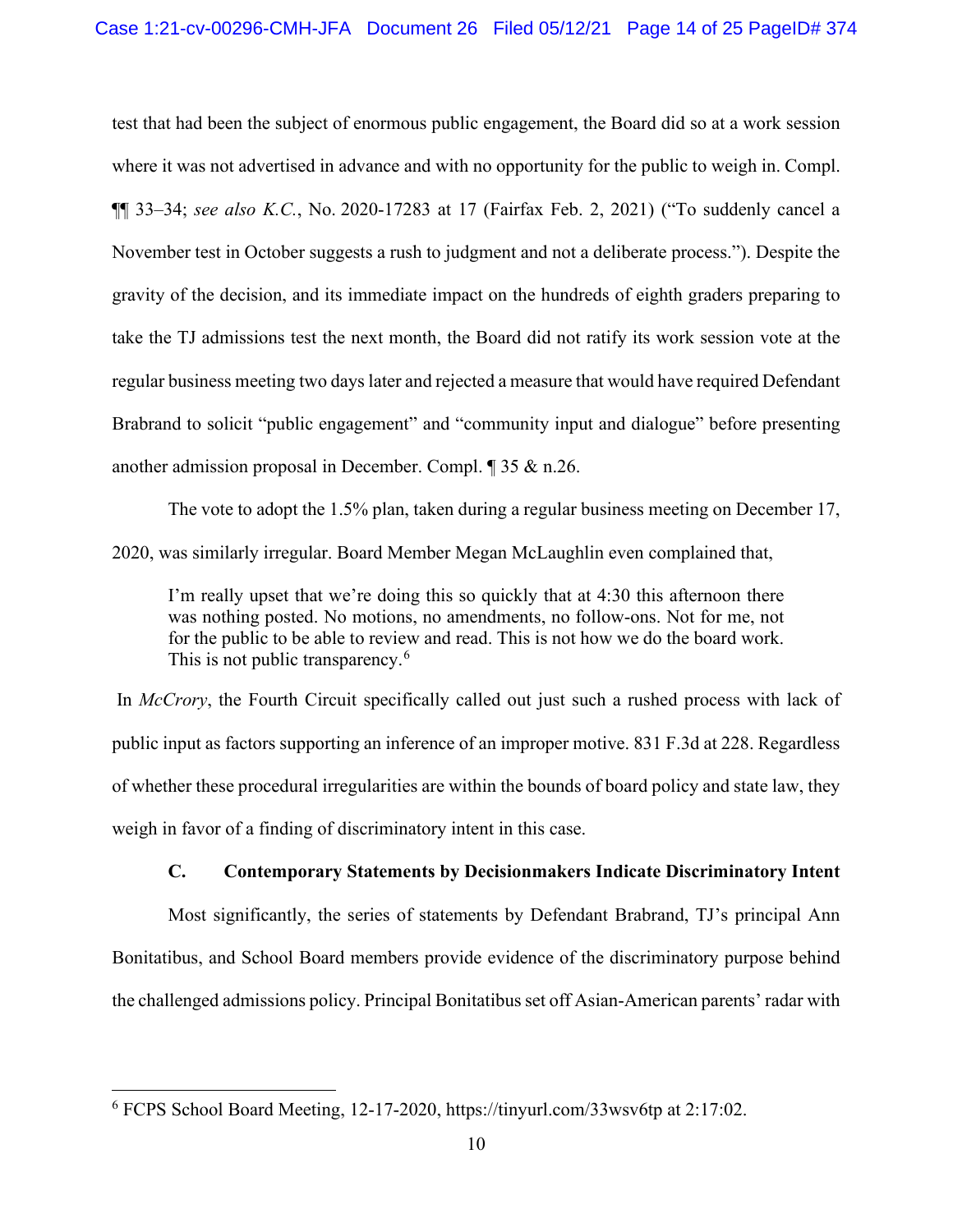a June 2020 email to the TJ community lamenting that TJ's student population "does not reflect the racial composition in FCPS" and went on to crunch the numbers on exactly how many students of each race TJ should have in order to be racially balanced. Compl. ¶ 40. The Coalition's parentmembers heard the same theme from Defendant Brabrand, whose first presentation on proposed TJ admissions changes emphasized the "need to recognize" that "TJ should reflect the diversity of Fairfax County Public Schools, the community, and of Northern Virginia" and lamented that "the talent at Thomas Jefferson currently does not reflect the talent that exists in FCPS." *Id*. ¶ 42. As the only "overrepresented" racial group at TJ, Asian-American parents were reasonably concerned that FCPS intended to racially balance TJ—a concern strengthened by the projected negative impact on only Asian-American students contained in that first presentation. *Id*. ¶ 31. At that same meeting, FCPS Chief Operating Officer Marty Smith echoed Defendant Brabrand's complaint about the lack of racial balance at TJ, while Principal Bonitatibus said she was "fully supportive of FCPS efforts to advance the representative demographics of our school." *Id*. ¶¶ 43, 44.

Throughout the rest of the fall, school officials and School Board members alike repeatedly commented on TJ's "toxic" culture, *id*. ¶ 45, the need for a "student body that more closely aligns with the representation in FCPS," *id.*  $\P$  46, and how TJ's student body "should be proportional to the population numbers" of Fairfax County. *Id*. Concerned that the discussion around TJ admissions was veering into overt racism, Board Member Keys-Gamarra warned "we must be very careful and we must be cognizant of how demeaning these types of comments are and that many people consider these comments to be rooted in racism. I'm not saying it's intentional, but we need to be mindful." *Id*. ¶ 47.

Although Defendants dispute the meaning of these comments, ECF 24 at 5, considering the statements in the context of a rushed plan to entirely overhaul the TJ admissions process to the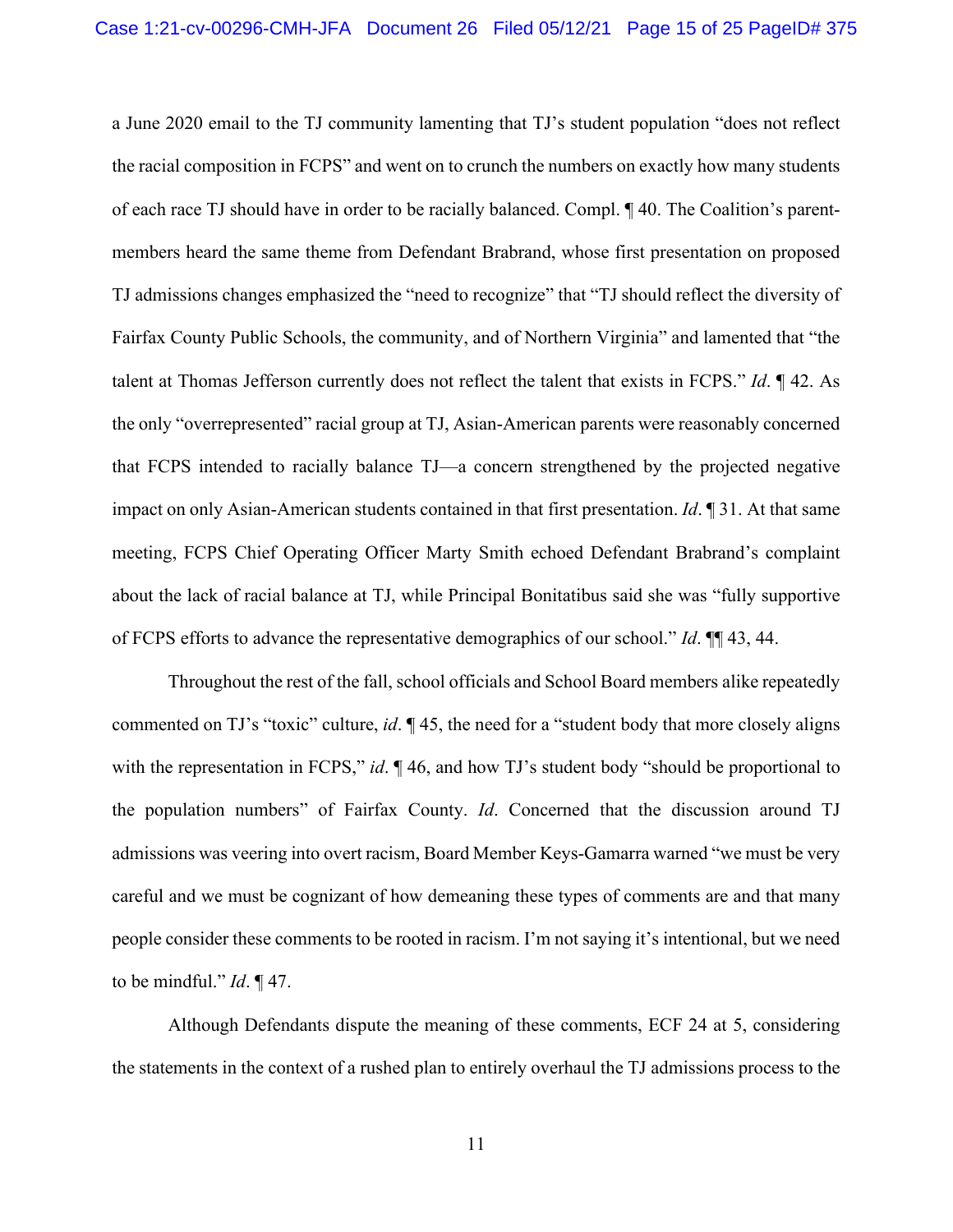detriment of Asian-American applicants, and at this stage of the case, the Court should view them as evidence of discriminatory intent. Even absent racial animus, the tenor of the discussions at the relevant Board meetings and work sessions was geared toward the racial balancing of TJ at the expense of Asian-Americans. Certainly, Coalition members monitoring the TJ admissions policy discussion as it unfolded during the summer and fall of 2020 viewed the statements from Principal Bonitatibus, Mr. Smith, Defendant Brabrand, and School Board members as manifesting intent to racially balance TJ and discriminate against Asian-American students and families. Nomani Decl. ¶ 5; Miller Decl. ¶ 5. The Court should reject Defendants' attempt to recharacterize these statements. *See* ECF 25 at 17-23.

#### <span id="page-15-2"></span><span id="page-15-0"></span>**D. The Challenged Admissions Policy Cannot Survive Strict Scrutiny**

As more fully explained in its Motion for Preliminary Injunction, ECF 16 at 18–22, because the challenged admissions changes were motivated by a racial purpose, Defendants must prove those changes are narrowly tailored to further a compelling government interest. *Adarand Constructors, Inc. v. Pena*, 515 U.S. 200, 227 (1995); *Eisenberg ex rel. Eisenberg v. Montgomery Cty. Public Schools*, 197 F.3d 123, 129 (4th Cir. 1999). They cannot overcome this high bar and do not even attempt to do so in their Opposition. The Coalition is therefore likely to succeed on the merits of its Equal Protection claim.

#### **III. Harm to Asian-American Students Is Irreparable and Imminent**

<span id="page-15-1"></span>The parties agree that an unconstitutional admissions policy is an irreparable harm. ECF 16 at 23; ECF 24 at 17. But Defendants incorrectly posit that irreparable harm to the Coalition's members does not qualify as irreparable harm to the Coalition. ECF 24 at 17. Defendants' reliance on the Second Circuit's decision in *Christa McAuliffe Intermediate School PTO, Inc. v. de Blasio*, 788 F. App'x 85, 85 (2d Cir. 2019), betrays their error. Defendants effectively seek to import the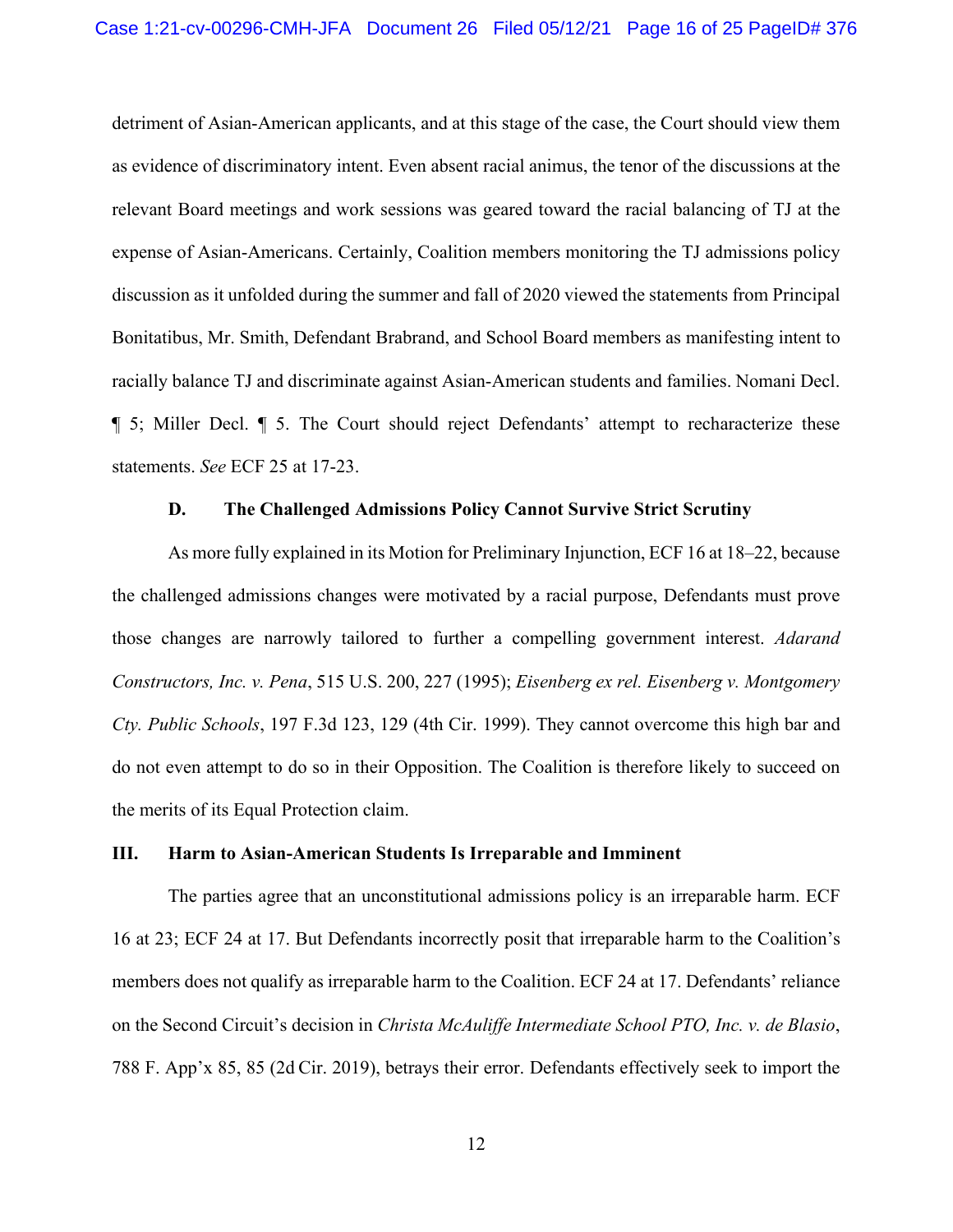<span id="page-16-4"></span><span id="page-16-1"></span><span id="page-16-0"></span>Second Circuit's idiosyncratic rule that membership organizations lack standing to assert their members' rights in a Section 1983 action. *See Christa McAuliffe Intermediate School PTO, Inc. v. de Blasio*, 364 F. Supp. 3d 253, 271 n.17 (S.D.N.Y. 2019) ("This limitation on associational standing appears to be unique to the Second Circuit."); *Centro de la Comunidad Hispana de Locust Valley v. Town of Oyster Bay*, 868 F.3d 104, 123 (2d Cir. 2017) (Jacobs, J., dissenting) (collecting cases). But the Second Circuit's rule is inconsistent with Supreme Court precedent, as that Court has twice permitted associations to pursue injunctive relief on behalf of their members in Equal Protection cases. *See Parents Involved in Cmty. Schs. v. Seattle Sch. Dist. No. 1*, 551 U.S. 701, 718 (2007) (The plaintiff-association's members "have children in the district's elementary, middle, and high schools, and the complaint sought declaratory and injunctive relief on behalf of Parents Involved members whose elementary and middle school children may be 'denied admission to the high schools of their choice when they apply for those schools in the future.'" (citations omitted)); *Ne. Fla. Chapter of the Associated Gen. Contractors of Am. v. City of Jacksonville*, 508 U.S. 656, 668 (1993) (It was sufficient that "petitioner alleged that its members regularly bid on construction contracts in Jacksonville, and that they would have bid on contracts set aside pursuant to the city's ordinance were they so able."). The Fourth Circuit has not followed the Second Circuit's outlier approach. *Md. Highways Contractors Ass'n*, [933 F.2d a](https://1.next.westlaw.com/Link/Document/FullText?findType=Y&serNum=1991094583&pubNum=0000350&originatingDoc=Iaa26c680875411e7bcf2cc0f37ee205d&refType=RP&fi=co_pp_sp_350_1251&originationContext=document&transitionType=DocumentItem&contextData=(sc.UserEnteredCitation)#co_pp_sp_350_1251)t 1251–53. Because the Coalition may sue on behalf of its members, harm to the Coalition's members is sufficient to establish harm to the Coalition.

<span id="page-16-3"></span><span id="page-16-2"></span>And Coalition members will likely suffer irreparable harm. Children of Coalition members, including McCaskill's child D.M., attend middle schools with a high concentration of Asian-American students and are likely to suffer irreparable harm due to the challenged admissions policy. Compl. ¶ 15; McCaskill Decl. ¶¶ 4–7. As noted above, the challenged admissions policy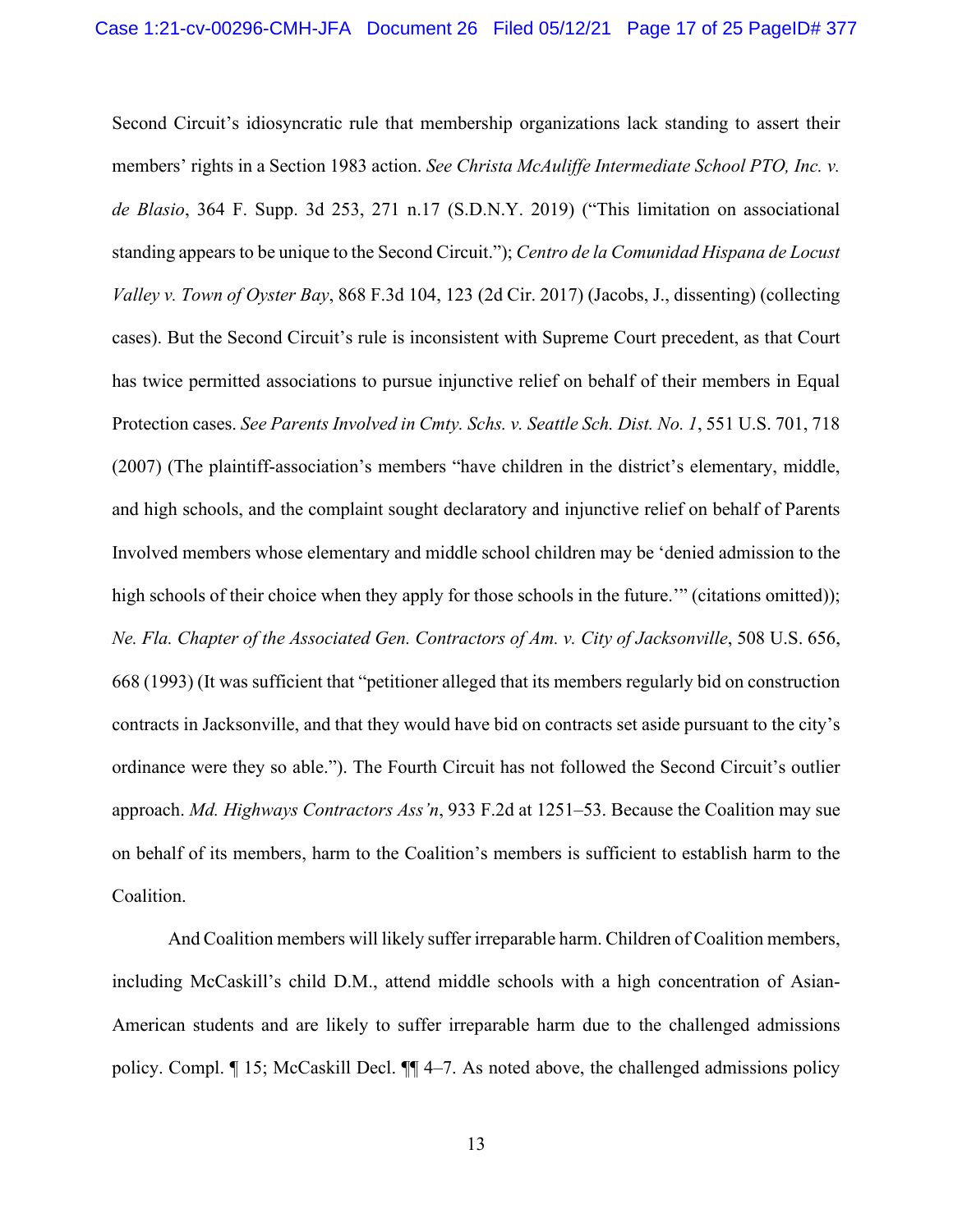<span id="page-17-2"></span>disadvantages students like D.M. by requiring them to compete on an unequal playing field because of their race. *See Parents Involved*, 551 U.S. at 719. Absent a preliminary injunction, TJ admissions offers will be extended before this lawsuit is resolved and the right of Coalition parentmembers' children like D.M. to participate in a lawful admissions process will be permanently foreclosed. The denial of the opportunity to equally compete for admission to the nation's best public high school is not an injury that can be compensated with money damages.<sup>[7](#page-17-3)</sup>

The Coalition has also sufficiently shown that the irreparable harm to its parent-members' children is imminent. Absent an injunction, admission to TJ for the Asian-American eighth grade children of Coalition members, including the seventeen listed in the Complaint, will be based on the allegedly unconstitutional admissions policy—an unquestionably imminent process. And current seventh graders will begin applying for admission to TJ this fall, in approximately six months—very likely while this litigation is still ongoing. In *Parents Involved*, the Supreme Court considered the denial of opportunity for elementary and middle school children to attend the high school of their choice to be imminent. *Id.* at 718. The timeline here likewise easily qualifies the Coalition's harm as imminent.

#### **IV. A Preliminary Injunction Serves the Public Interest**

<span id="page-17-0"></span>It unquestionably serves the public interest to ensure that TJ's admissions policy complies with the constitutional requirements of the Equal Protection Clause. *Legend Night Club v. Miller*,

<span id="page-17-3"></span><span id="page-17-1"></span> $<sup>7</sup>$  Nor is there merit to Defendants' assertion that the Coalition is required to prove that D.M., or</sup> any child of a parent-member, is unlikely to be accepted into TJ under the challenged admissions policy. *See* ECF 24 at 18. As the Supreme Court has explained, "one form of injury under the Equal Protection Clause is being forced to compete in a race-based system that may prejudice the plaintiff." *Parents Involved*, 551 U.S. at 719. As here, the plaintiff's injury is "not the ultimate inability to obtain the benefit," but "the denial of equal treatment resulting from the imposition of the barrier." *Ne. Fla*., 508 U.S. at 666. Whether D.M. or any other child will ultimately be accepted to TJ or not is not the point; the injury caused by having to seek admission under an unconstitutional policy is concrete, actual, and—absent an injunction—imminent.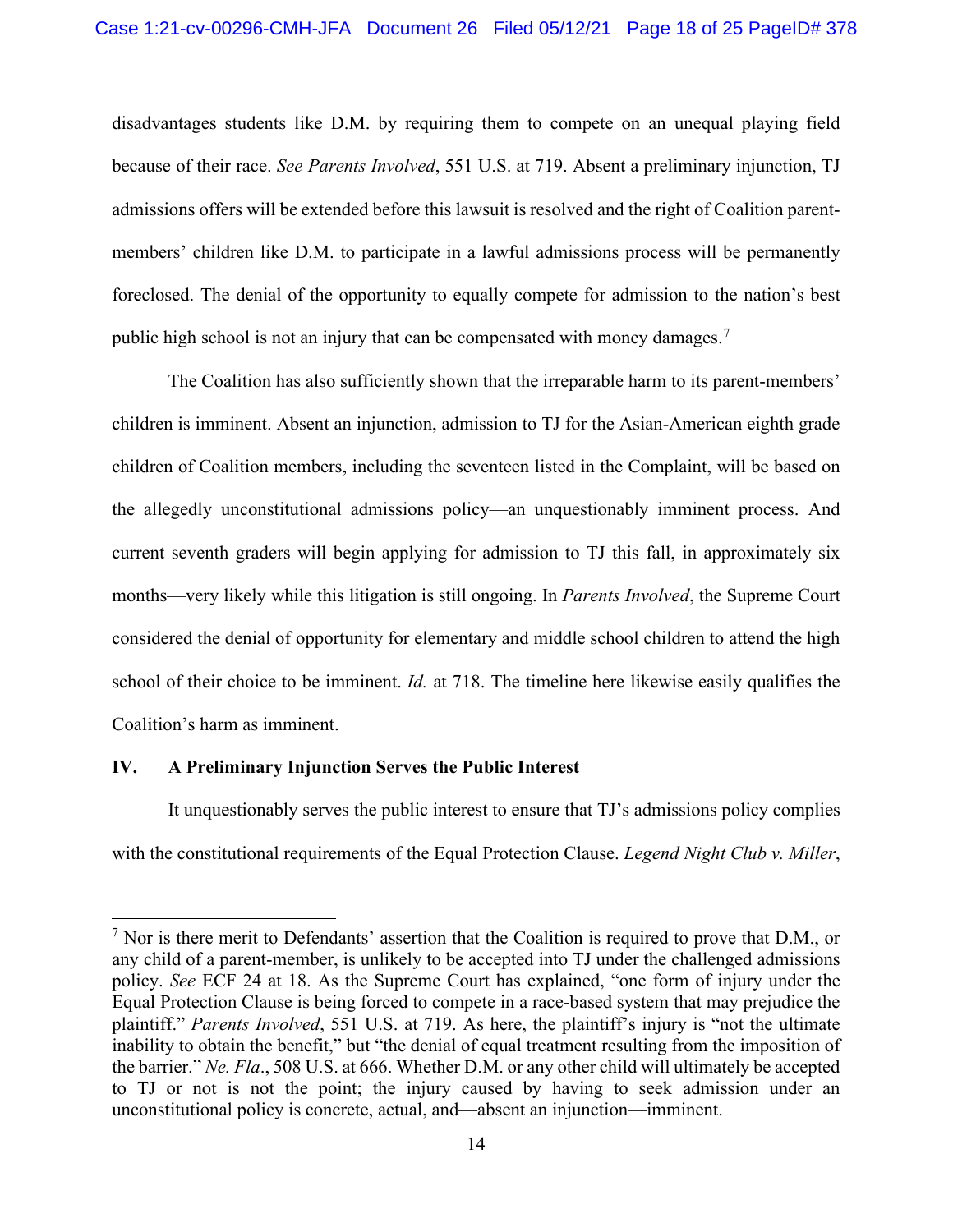637 F.3d 291, 303 (4th Cir. 2011) ("[U]pholding constitutional rights is in the public interest."). The Coalition asks this Court for a preliminary injunction to protect the constitutional right of Asian-American students to compete for admission to TJ on an equal footing, regardless of their race or ethnicity. In opposition, Defendants' argument boils down to this: it will be too difficult to dismantle the discriminatory TJ admission process that Defendants enacted, so they should not be required to do so. But with Asian-American students' Equal Protection rights on the line, it is in the public interest to require Defendants to clean up their own mess.

## **A. Any "Chaos" in the Application Process Was Initiated by Defendants and Should Not Be Held Against the Coalition**

Defendants threw the academic plans of every TJ applicant into chaos on October 6, 2020, when the Board voted to eliminate the TJ admissions test a mere month before that test was scheduled to take place. Hundreds and perhaps thousands of eighth graders, many of whom had studied for months or years for that test, then spent over two months in limbo while Defendants decided what would replace it. For Asian-American students, who spent months listening to their principal, superintendent, and School Board deride their hard work as toxic and divisive, learning that they would now have to compete for admission to TJ under a new admissions system designed to make it harder for them to get into TJ only added to the chaos and anxiety.

### **B. The Disruption Caused by the Challenged Policy Is Significant and Must Be Considered**

Defendants contend that "preserving the settled expectations and reliance interests" of students and families under the challenged admission process disfavors injunctive relief. ECF 24 at 21. However, that argument fails to take into account the prior settled expectations and reliance interests of the students and families that were upended with no warning on October 6 when Defendant School Board eliminated the TJ admissions test, and again on December 17 when it enacted a new admissions policy with a 1.5% plan so unexpected that one Board Member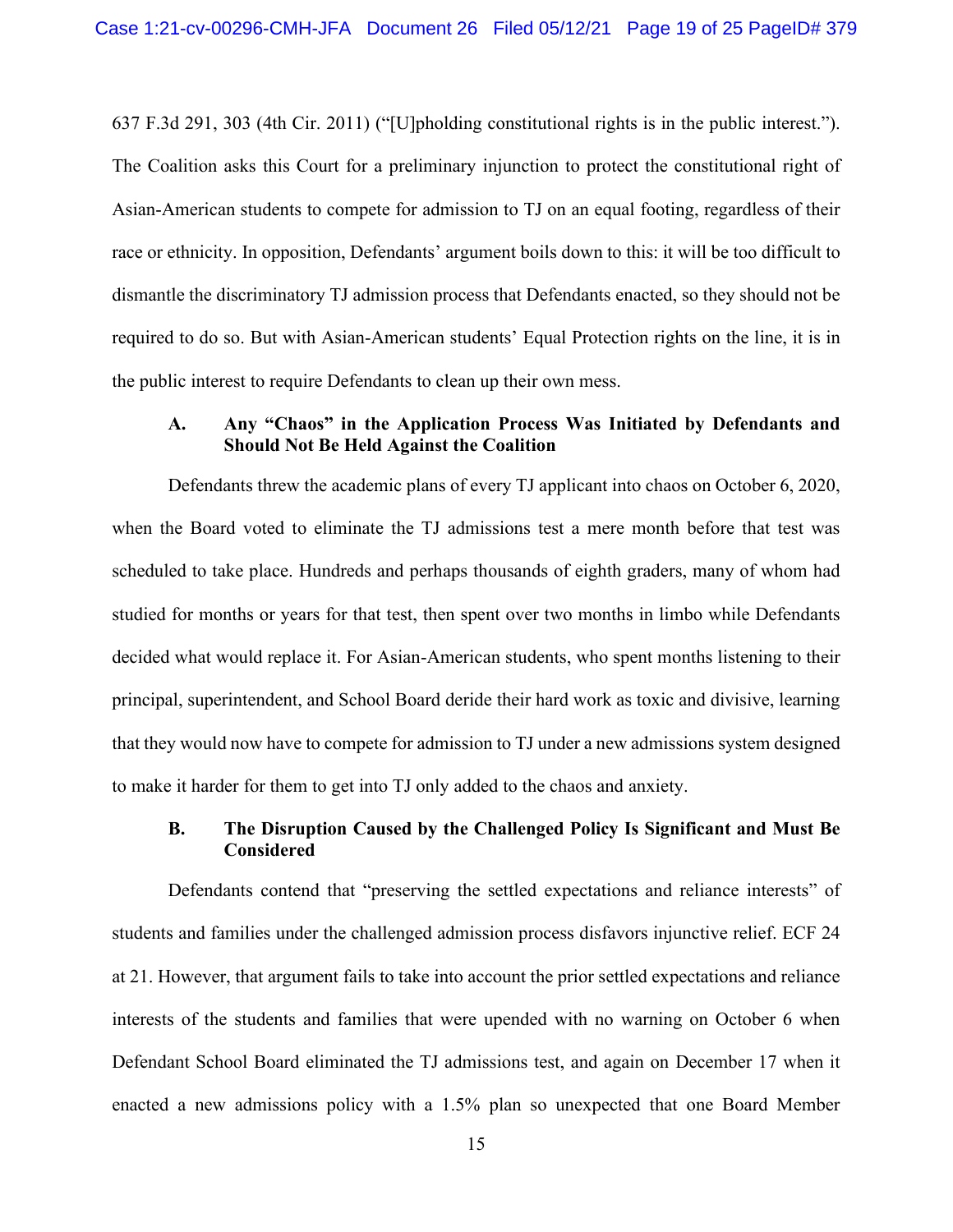#### Case 1:21-cv-00296-CMH-JFA Document 26 Filed 05/12/21 Page 20 of 25 PageID# 380

complained she hadn't seen it until a few hours before the meeting started.<sup>[8](#page-19-2)</sup> Those expectations and reliance interests should weigh at least as heavily in evaluating the public interest prong as the interests advanced by Defendants.

And those already-disrupted interests are substantial. As discussed above, *supra* at 15, applicants to the TJ Class of 2025 have already spent months (or years) of studying, planning, and preparing to apply to TJ and take the admission test under the previous admissions policy. They then spent two months unsure what policy would now apply to them after the TJ admissions test was eliminated in October, while Asian-American students in particular heard their hard work disparaged by Defendants and other officials. The eighth-grade children of Asian-American Coalition parent-members now face evaluation under a discriminatory admissions policy, as do the seventh grade children and beyond until this challenged policy is ended. Given these factors, the public interest supports a return to the status quo, before the challenged admission policy changes.

<span id="page-19-0"></span>On this point, the Coalition's case varies from the *Boston Parent Coalition* case in two significant ways: one, the Boston plaintiff did not challenge the cancellation of the admissions exam and thus the district court did not consider the impacts of its cancellation when weighing students' settled expectations and reliance interests; and two, the changes in Boston are a one-year deviation in response to the COVID-19 pandemic, not a permanent change affecting every class of applicants from this year onwards. *Boston Parent Coalition for Academic Excellence Corp.*, 2021 WL 1656225, at \*1. Defendants cannot hide behind the chaos they initiated last October, claiming that it is not in the public interest to clean up their own mess. Asian-American applicants

<span id="page-19-2"></span><span id="page-19-1"></span><sup>8</sup> FCPS School Board Meeting, 12-17-2020,<https://tinyurl.com/33wsv6tp> at 2:17:02.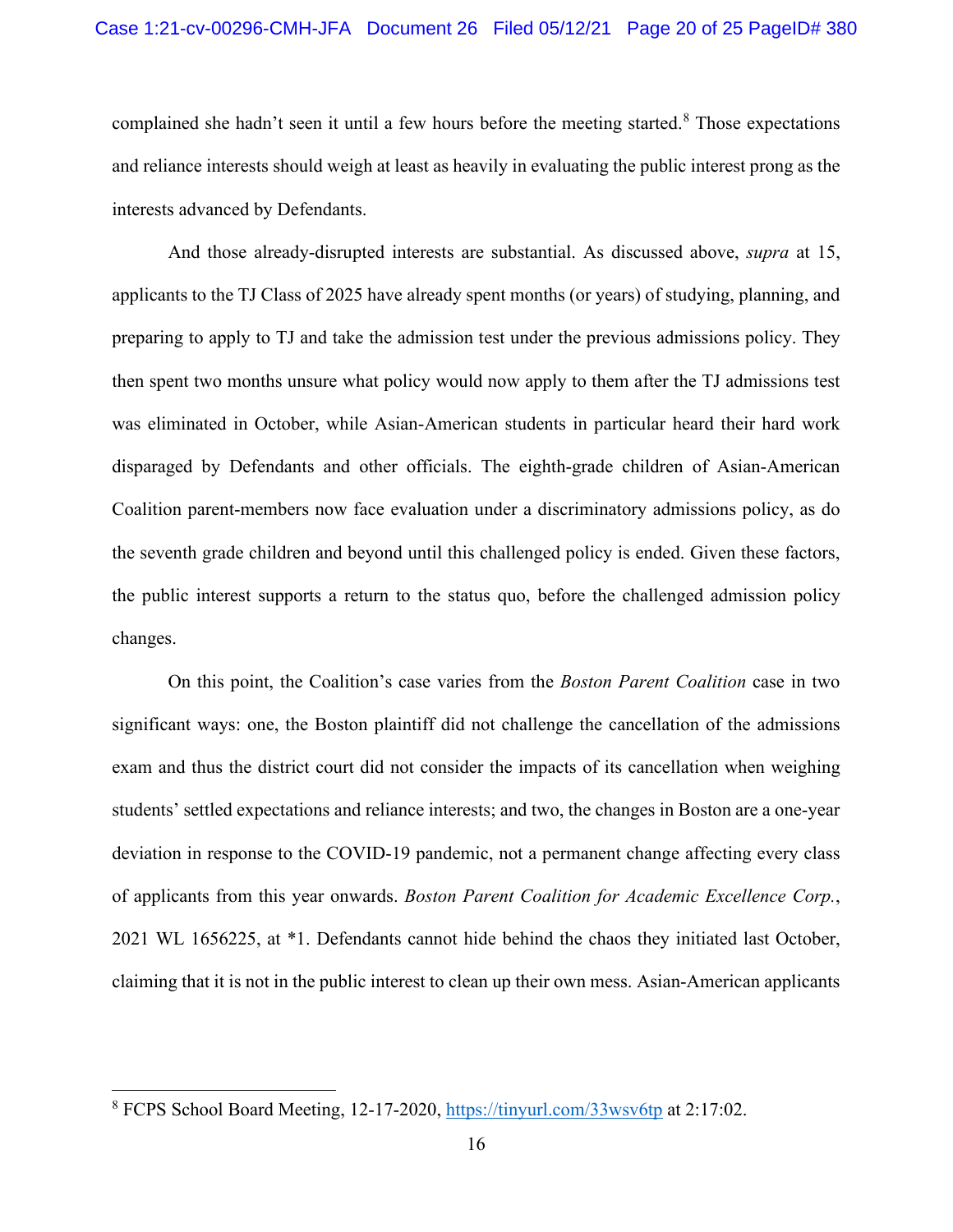with pending TJ applications, as well as those applying this fall and next year, deserve better from their school officials.

# **C. Protecting Students' Constitutional Rights Is a Public Interest Supporting Issuance of a Preliminary Injunction**

Presumably, up until the evening of October 6, 2020, school district officials were preparing to administer the TJ admissions test. Per the Shugart Declaration, these preparations would have included budgeting for the purchase of the standardized tests, purchasing the various standardized tests from their vendors, reserving testing sites, assigning staff, and collecting application fees (which, as in previous years, were waived for any student with financial need). Shughart Decl. ¶ 8; Compl. ¶ 26. Although these extensive preparations apparently could be easily cancelled at a month's notice, Shugart Decl. ¶ 10(b), the Coalition does not pretend that renewing these preparations now would be a simple task. However, that not-insignificant inconvenience to Defendants must be weighed against the clear violation of the Coalition parent-members' children's Equal Protection rights. Whether a child is accepted into TJ will have a significant effect on their next four years, and likely their opportunities for higher education and beyond. The chance to compete for admission to TJ on a level playing field, regardless of race, must be the paramount concern.

### <span id="page-20-0"></span>**D. Enjoining the 1.5% Policy This Year and Returning to the Status Quo for Future Years Are Viable Alternatives**

The Coalition's Motion made clear that a preliminary injunction requiring an immediate return to the status quo is not the only possible remedy. ECF 16 at 26; *see Westmoreland Coal Co. v. Int'l Union, United Mine Workers of Am*., 910 F.2d 130, 135 (4th Cir. 1990) (issuance of preliminary injunction is in the "sound discretion" of the district court). Though such an injunction is the only way to provide full and immediate relief, including to the Asian-American eighth grade students with pending TJ applications, the Coalition recognizes that reimplementing a full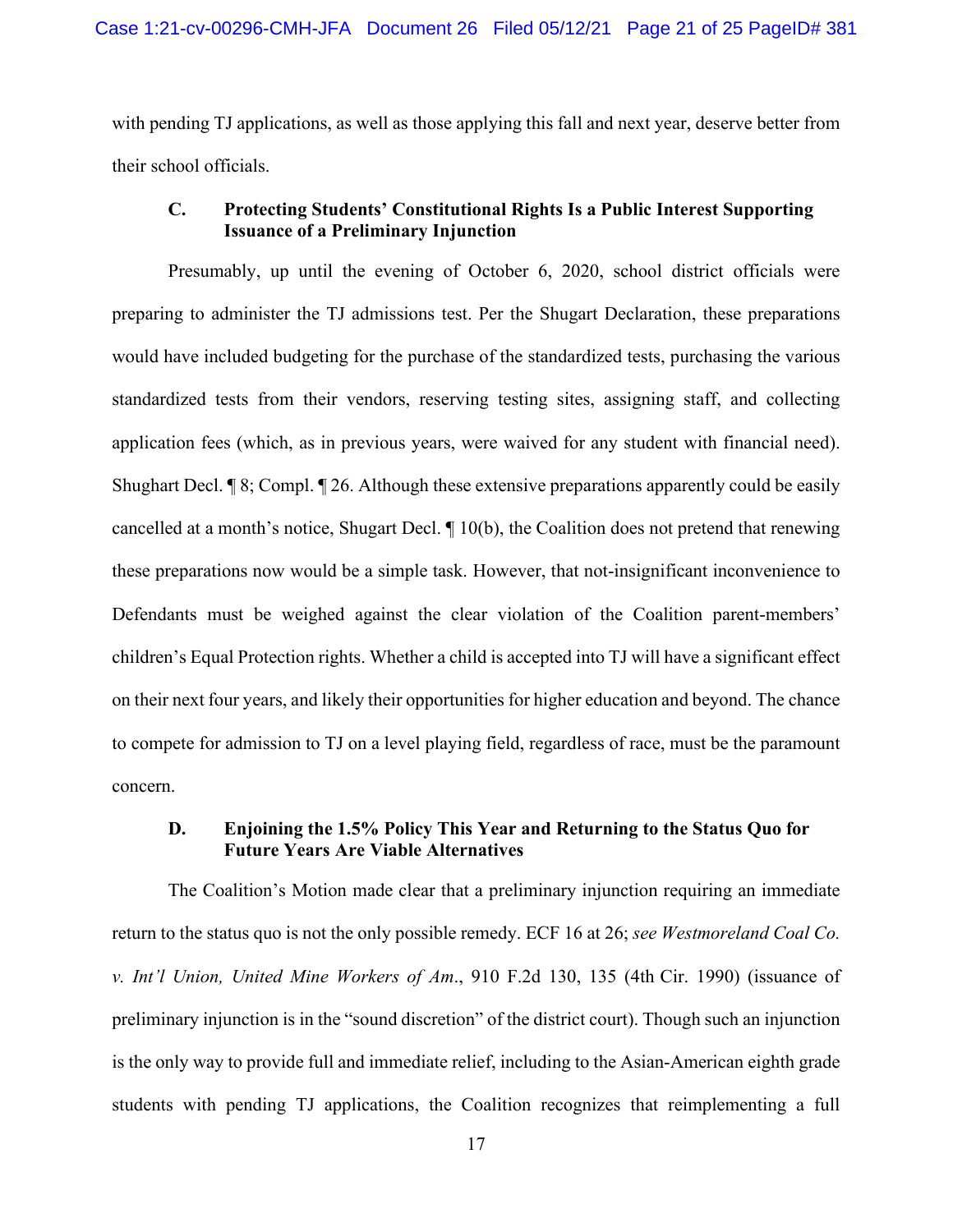admissions examination for the TJ Class of 2025 would be extremely difficult at this juncture. However, the Coalition's alternate suggestion of eliminating the 1.5% restriction from the admissions procedure for the TJ Class of 2025 would not carry the same difficulty, and it would at least lessen the impact on Asian-American applicants caused by their concentration in certain middle schools with a history of sending high numbers of students to TJ.

Defendants also ignore the fact that more than one class of applicants will likely be adversely affected by the challenged admissions policy before this litigation is resolved. Even if this Court concludes that the equities do not favor a complete return to the status quo with respect to the Class of 2025, that should not dissuade the Court from requiring a complete return to the status quo for future years. ECF 16 at 26–27. Such a decision would allow Defendants months to prepare, and current seventh graders, like parent-member Akella's son R.A., would benefit from the preliminary injunction when they apply for TJ admission this fall. Such a course would also not work any undue hardship on Defendants, who would have months to return to the previous admissions policy under such an injunction.

#### **V. The Coalition's Preliminary Injunction Motion Is Not Barred by Laches**

<span id="page-21-0"></span>Defendants appear to fault the Coalition for not filing this lawsuit last November, when several individual parents, some of whom also are parent-members of the Coalition for TJ, filed the entirely different lawsuit in state court alleging that the Fairfax County School Board violated state law by revising the TJ admissions policy in a way that does not guarantee its continued operation as a school for gifted students, as defined by statute. *K.C.*, No. 2020-17283 at 17 (Fairfax Feb. 2, 2021). Defendants find it "conspicuous[]" and "puzzling" that the state lawsuit does not raise a claim of intentional racial discrimination. ECF 24 at 23 & n.3. But there is nothing puzzling about it. The state lawsuit clearly and plainly challenges the violation of a state statute requiring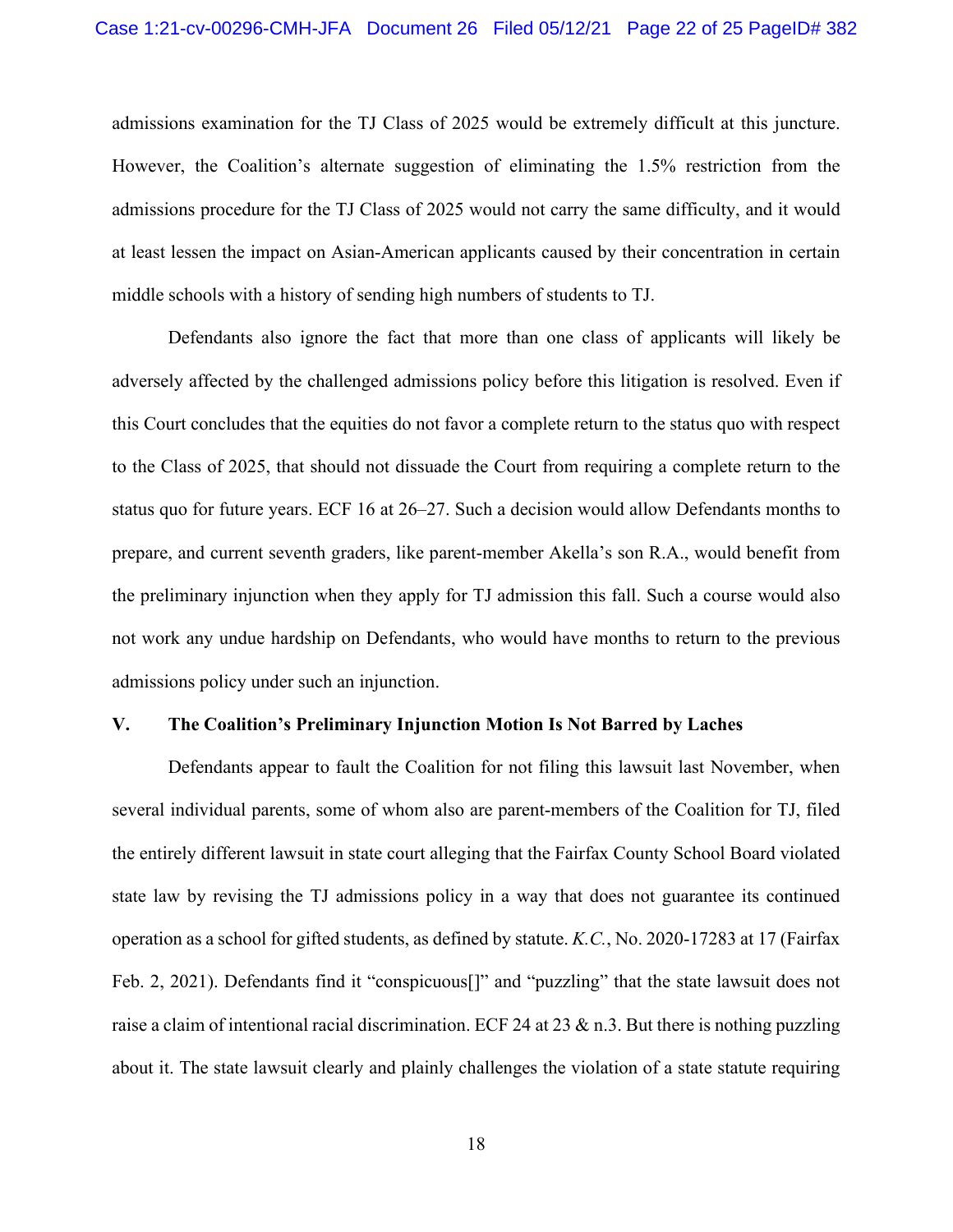Virginia Governor's Schools, like TJ, to educate gifted students. ECF 22-3 ¶¶ 1–6. Indeed, any equal protection claims might have been dismissed as unripe when the state lawsuit was filed in November, as FCPS did not announce the new admissions policy until December 17.

<span id="page-22-2"></span>Once the challenged TJ admission policy was announced, including the unanticipated 1.5% limitation, the Coalition took a reasonable amount of time to evaluate the new policy and its predicted impact on Asian-American students, deliberate over next steps, secure and consult with counsel, and engage in the detailed process required when bringing a lawsuit in federal court. Aware that seeking a preliminary injunction likely to impact thousands of individuals should not be entered into lightly, the Coalition acted carefully and deliberatively in seeking preliminary injunctive relief. Whether laches bars the issuance of an injunction pertaining to the pending TJ admissions decisions depends on the particular circumstances of a case, *White v. Daniel*, 909 F.2d 99, 102 (4th Cir. 1990), and Defendants should not be allowed to miscast the Coalition's deliberative action in bringing this lawsuit as inexcusable delay. It is not. Moreover, the challenged admissions policy will apply not just to the Class of 2025, but to future classes who apply before this case is resolved on the merits. Defendants cannot reasonably assert that the Coalition sat on the rights of these parent-members with sixth and seventh graders, as these students will not apply to TJ for several months (or more than a year for younger students). So Defendants' laches argument does not help them avoid an injunction for future years.

<span id="page-22-1"></span><span id="page-22-0"></span>Further, Defendants' reliance on *Perry*, *Curtin*, and *Boston Parent Coalition* with regard to the prejudice element of laches is unavailing. *Perry* and *Curtin* are both election cases, not school admission cases, as is *Benisek*, the case Defendants and the *Boston Parent Coalition* court cites in support of election decisions applying "elsewhere." *See Perry v. Judd*, 471 F. App'x 219, 244 (4th Cir. 2012); *Curtin v. Va. State Bd. of Elections*, 463 F. Supp. 3d 653, 659 (E.D. Va. 2020);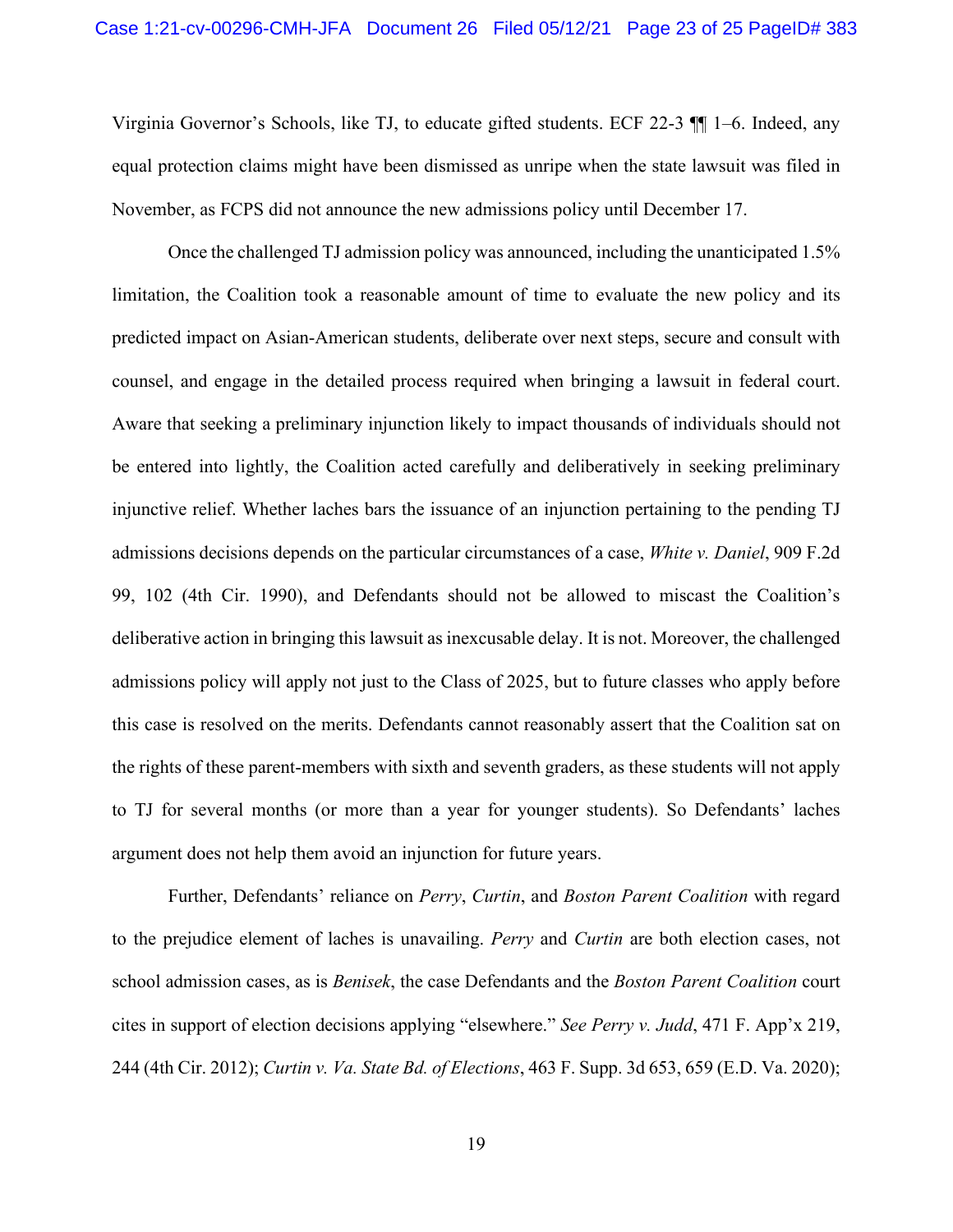<span id="page-23-1"></span><span id="page-23-0"></span>*Benisek v. Lamone*, 138 S. Ct. 1942, 1944 (2018) (citing *Lucas v. Townsend*, 486 U.S. 1301 (1988) (bond referendum election); *Fishman v. Schaffer*, 429 U.S. 1325 (1976) (presidential election)). Without applicable precedent to support it, Defendants are left with the argument that they will be prejudiced because a preliminary injunction will require a large amount of work to remedy an unjust situation Defendants created in the first place. Inconvenience and expense, even if significant, should not outweigh the importance of protecting Equal Protection rights in the face of a discriminatory TJ admissions policy.

### <span id="page-23-2"></span>**CONCLUSION**

This Court should grant the Coalition a preliminary injunction while litigation is pending.

DATED: May 12, 2021. Respectfully submitted,

ERIN E. WILCOX\*, N.C. Bar No. 40078 CHRISTOPHER M. KIESER\*, Cal. Bar No. 298486 Pacific Legal Foundation 930 G Street Sacramento, California 95814 Telephone: (916) 419-7111 Facsimile: (916) 419-7747 EWilcox@pacificlegal.org CKieser@pacificlegal.org

\**Pro Hac Vice*

s/ Alison E. Somin ALISON E. SOMIN, Va. Bar No. 79027 Pacific Legal Foundation 3100 Clarendon Blvd., Suite 610 Arlington, Virginia 22201 Telephone: (202) 557-0202 Facsimile: (916) 419-7747 ASomin@pacificlegal.org

GLENN E. ROPER\*, Colo. Bar No. 38723 Pacific Legal Foundation 1745 Shea Center Dr., Suite 400 Highlands Ranch, Colorado 80129 Telephone: (916) 503-9045 Facsimile: (916) 419-7747 GERoper@pacificlegal.org

*Counsel for Plaintiff*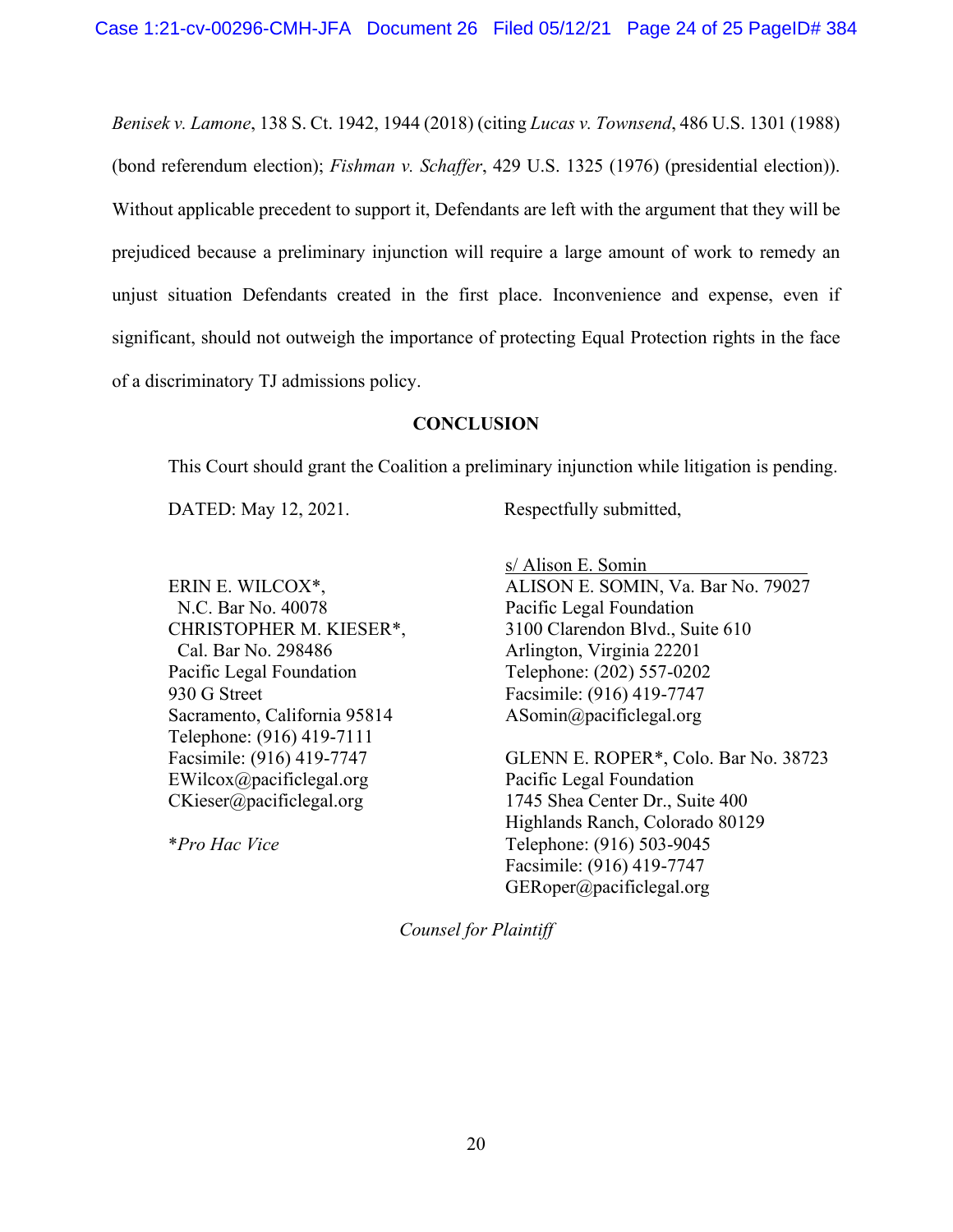# **CERTIFICATE OF SERVICE**

I hereby certify that on May 12, 2021, I electronically filed the foregoing with the Clerk of Court using the CM/ECF system. Counsel for Defendants are registered with the Court's CM/ECF system and will receive a notification of such filing via the Court's electronic filing system.

> s/ Alison E. Somin ALISON E. SOMIN, Va. Bar No. 79027 Pacific Legal Foundation 3100 Clarendon Blvd., Suite 610 Arlington, Virginia 22201 Telephone: (202) 557-0202 Facsimile: (916) 419-7747 ASomin@pacificlegal.org *Counsel for Plaintiff*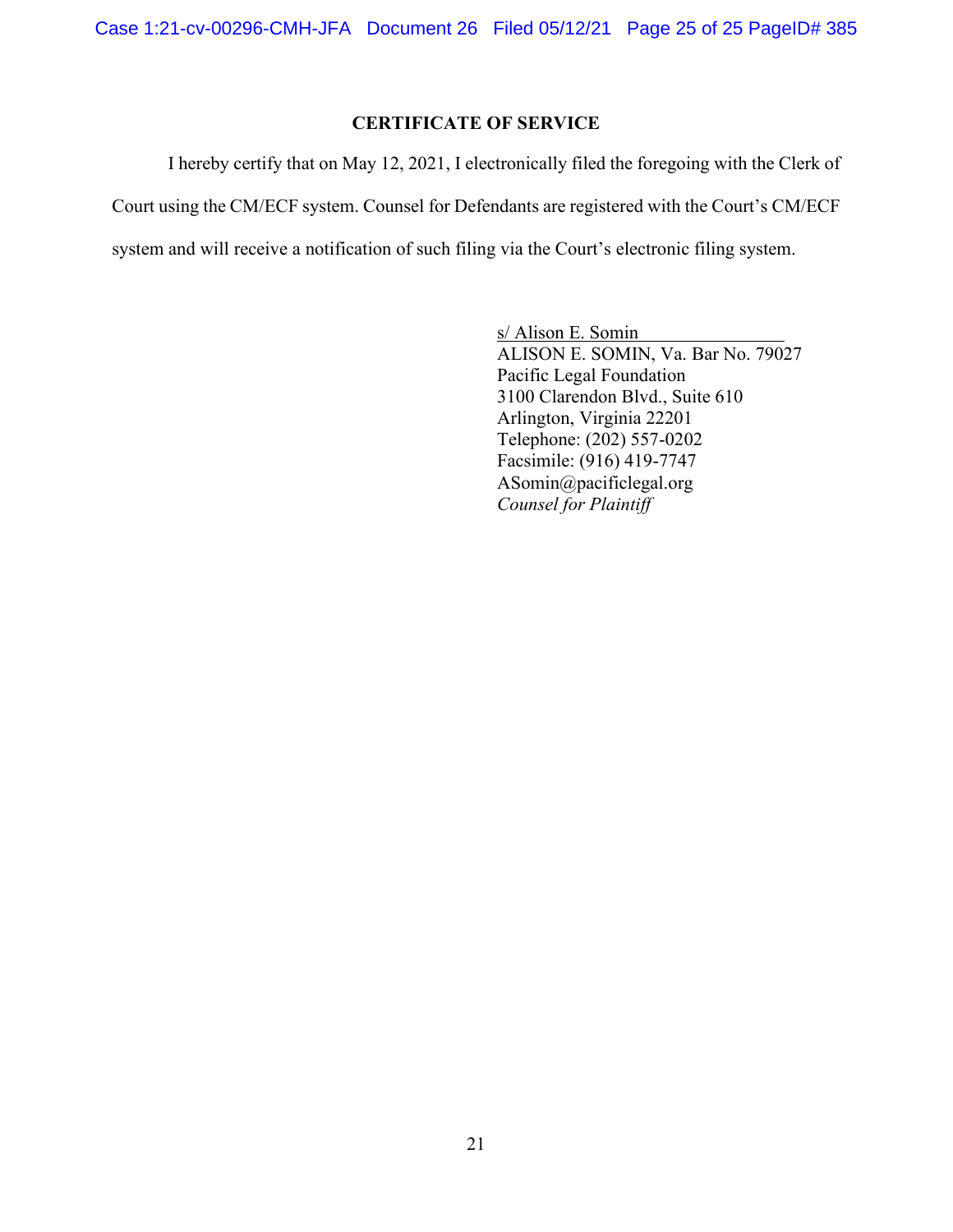# **IN THE UNITED STATES DISTRICT COURT EASTERN DISTRICT OF VIRGINIA ALEXANDRIA DIVISION**

#### COALITION FOR TJ,

No. 1:21-cv-00296-CMH-JFA

Plaintiffs,

v.

FAIRFAX COUNTY SCHOOL BOARD; and DR. SCOTT BRABRAND, in his official capacity as Superintendent of the Fairfax County School Board,

Defendants.

### **DECLARATION OF GLENN S. MILLER**

I, Glenn S. Miller, declare as follows:

1. The facts set forth in this declaration are based on my knowledge and, if called as

a witness, I can competently testify to their truth under oath. As to those matters that reflect a matter of opinion, they reflect my personal opinion and judgment upon the matter.

2. I am a resident of Fairfax County, Virginia.

3. I am the parent of a student at Thomas Jefferson High School for Science and

Technology (TJ) in Alexandria, Virginia.

4. I am a partner at a law firm in Washington, D.C.

5. In August 2020, I co-founded the Coalition for TJ with Asra Nomani in response to statements from the Fairfax County School Board and Virginia Secretary of Education Atif Qarni indicating that changes would be made to the TJ admissions process in an effort to racially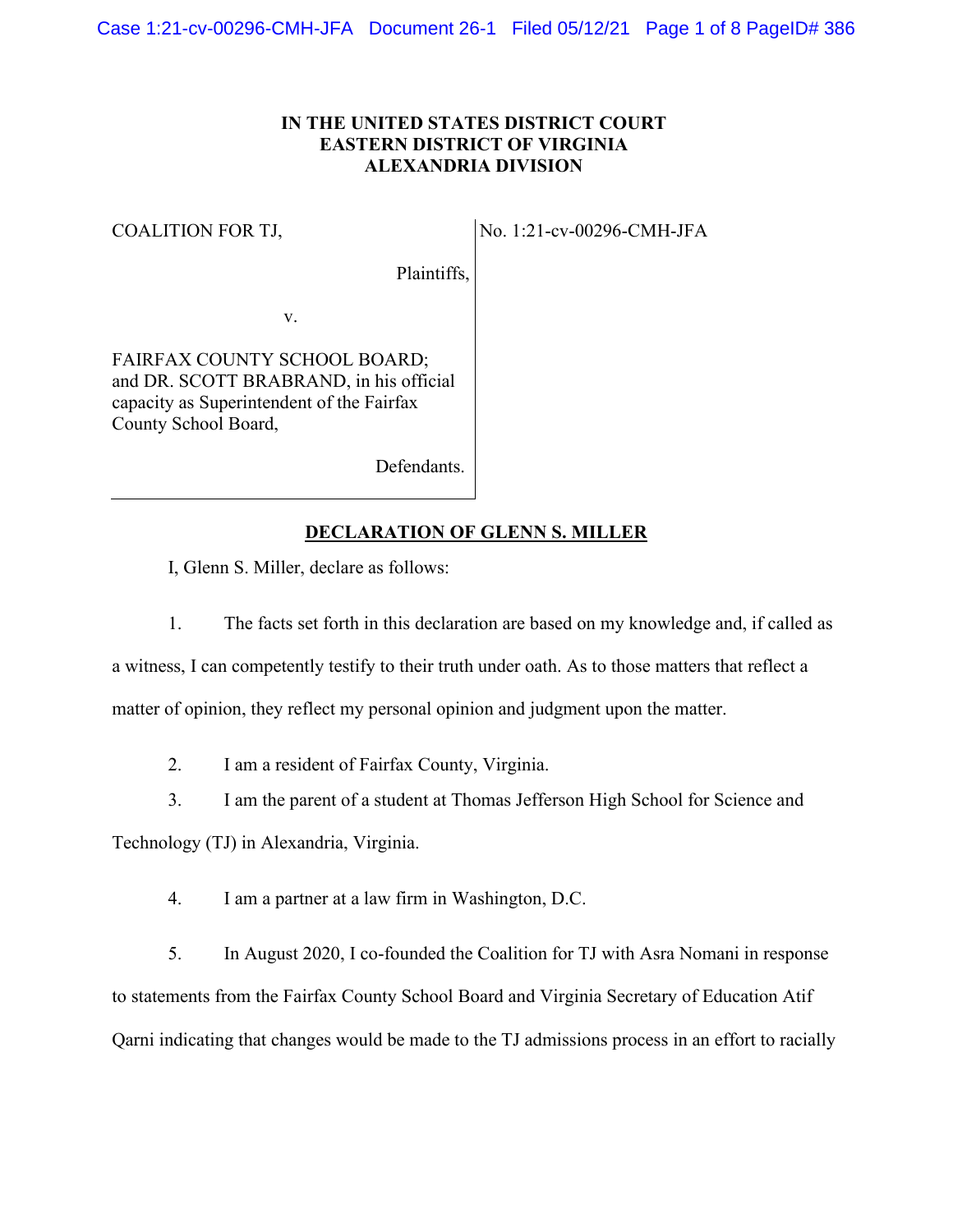balance the demographic make-up of the school that I believed would discriminate against Asian-American applicants and which ran contrary to my civil libertarian beliefs.

6. The Coalition for TJ is a membership organization.

7. The Coalition supports increasing diversity through merit-based admissions to TJ.

8. The Coalition has three tiers of membership: a leadership team, a core team, and general members.

9. The leadership team is comprised of 10 members at the current time and meets weekly to discuss strategy and Coalition business.

10. I am a member of the leadership team.

11. The leadership team was chosen through self-nominations, and nominees were then chosen by consensus, based upon demonstrated interest in the cause and commitment to perform agreed-upon tasks and meet on a regular basis.

12. The core team is comprised of 27 members who participate through a Telegram Chat Group and who participate in weekly meetings by invitation of the leadership team. The core team will volunteer ideas, share articles they find in the press, and will often be available to do media interviews and occasional volunteer work.

13. The general membership tier currently has 298 members, many of which will offer advice and encouragement and make financial contributions, but are generally unavailable to volunteer their time.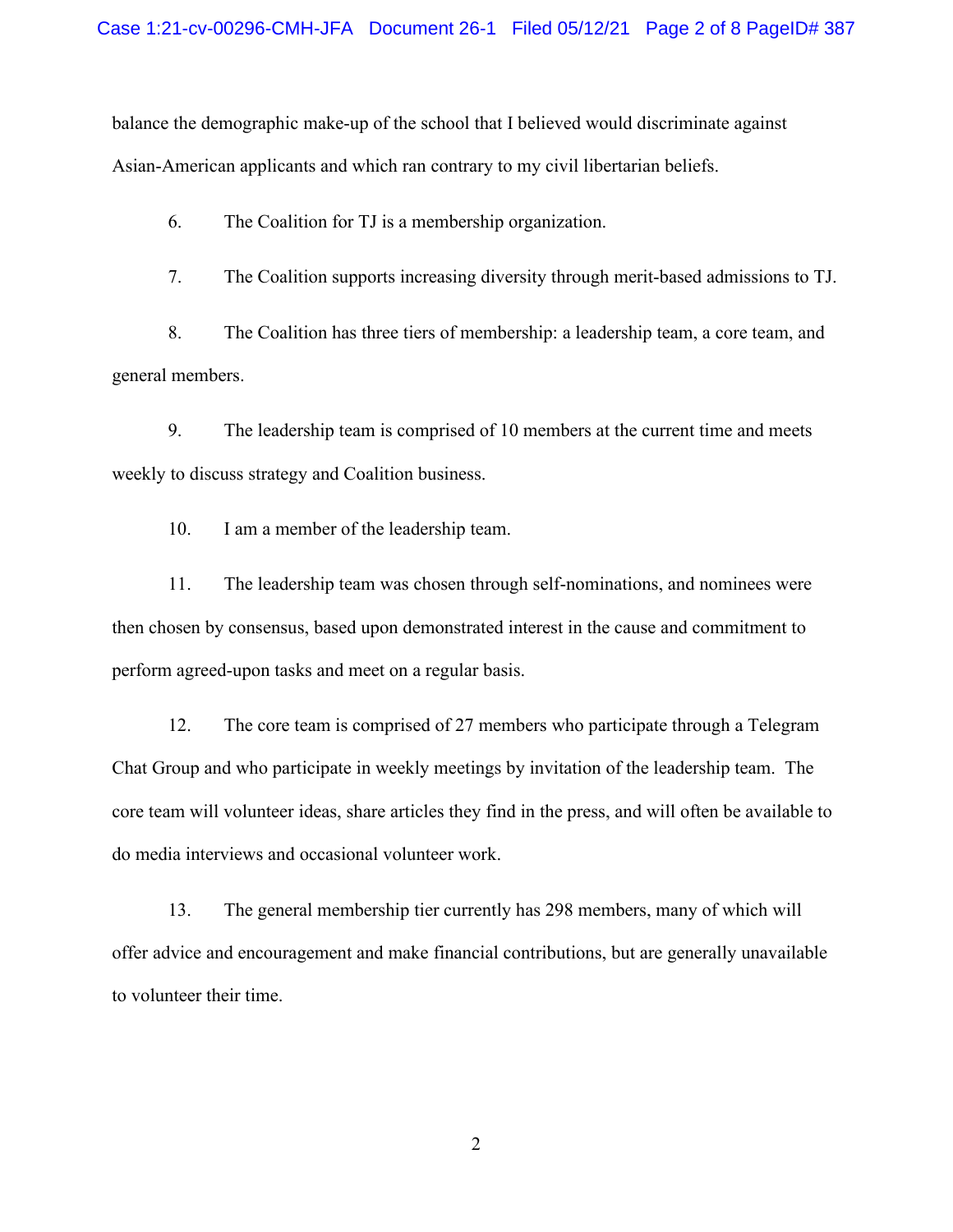14. The Coalition also has approximately 5,000 supporters, who are not traditional members but who sign petitions, attend virtual or in-person rallies, or otherwise contribute to the Coalition's mission.

15. The Coalition has 8 committees, which are led by parent leaders.

16. The committees are: Fundraising, Accounting/Finances, Membership, Media and Communications, Advocacy, Legal, Operational Management, and Data.

17. To become a member, interested individuals must fill out a membership application form on the "Contact Us" tab of the Coalition for TJ website at

### [www.coalitionfortj.net.](http://www.coalitionfortj.net/)

18. The website form asks for the individual's name, email address, and where they heard about the Coalition for TJ. It also asks the individual to share his or her personal story about "why the issue of advocating for diversity and excellence is important to you" and what programs he or she is interested in working with.

19. Application forms are then vetted by the Coalition to ensure the applicant shares the same interest in fighting the discriminatory TJ admissions policy changes.

20. Coalition members communicate through Telegram, which is a mobile social networking application that enables group messaging and communications.

21. The Coalition maintains a Telegram group open to all members, where members, committees, the core team, and the leadership team communicate with each other.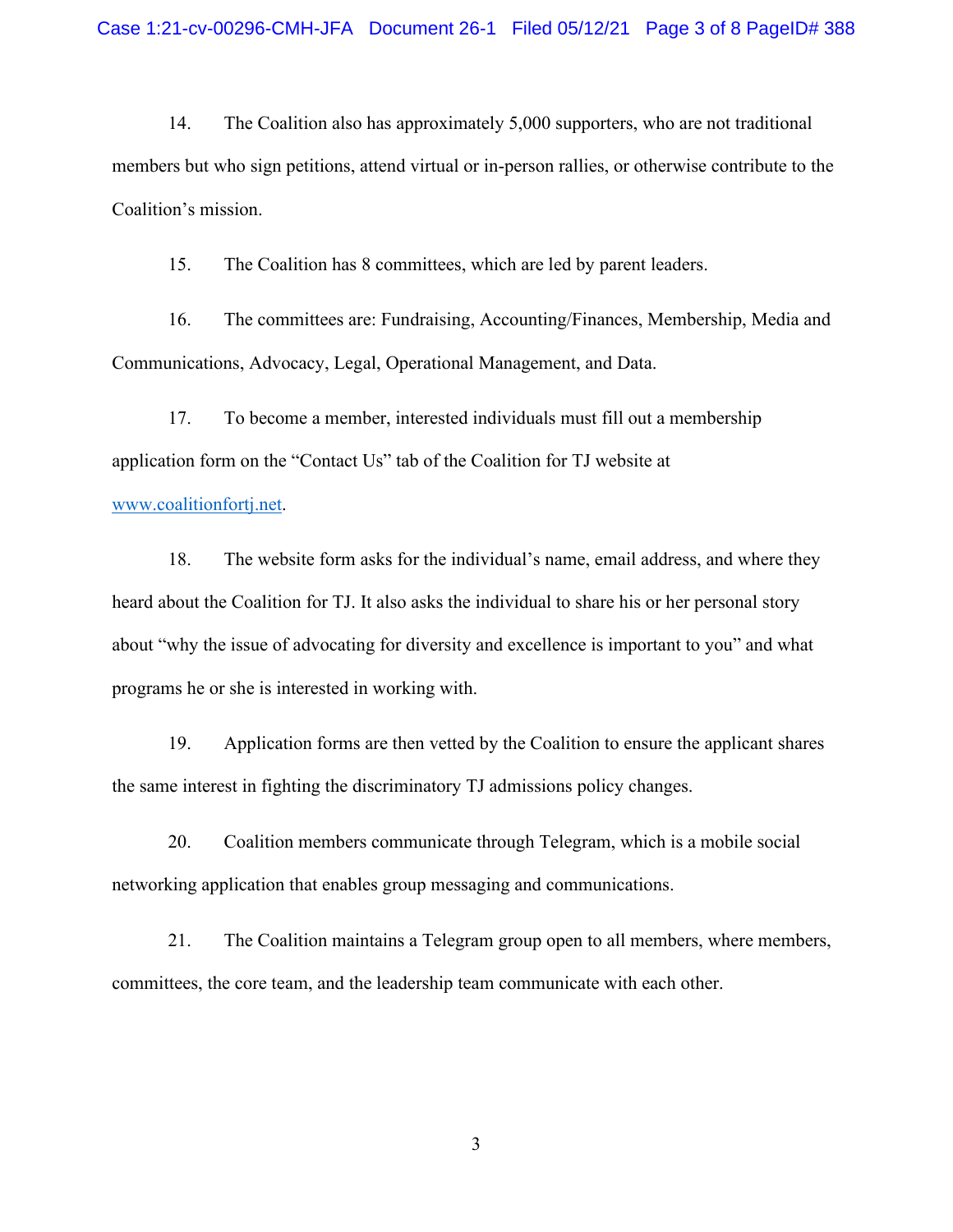22. The Coalition maintains a separate Telegram group for only core team members. Strategically sensitive material appears only on this chat group. Correspondence among the leadership is usually in the form of emails that include Asra Nomani.

23. Coalition members can, and frequently do, raise concerns and ideas with leadership via the various Telegram groups.

24. A few Coalition members have resigned their membership when they felt their views no longer aligned with the mission of the Coalition. Once these members resigned, they were removed from the Telegram chat groups.

25. The Coalition does not have bylaws.

26. Coalition members do not pay dues, and the Coalition is not a fundraising organization. Coalition members are strongly encouraged to donate, however.

27. On or about November 30, 2020, the Coalition became a Fiscally Sponsored Program (FSP) of United Charitable, a nonprofit organization that assists other nonprofit organizations with administration and compliance requirements.

28. United Charitable's policies do not permit FSPs to engage directly in litigation.

29. To comply with United Charitable's policies, the Coalition separated itself from United Charitable, creating the Coalition for Truth and Justice to participate as a FSP of United Charitable.

30. The Coalition for Truth and Justice is a parallel organization to the Coalition for TJ, but has a broader scope encompassing more than just TJ. Specifically, the mission of the Coalition for Truth and Justice is "to conduct original research, journalism, and advocacy about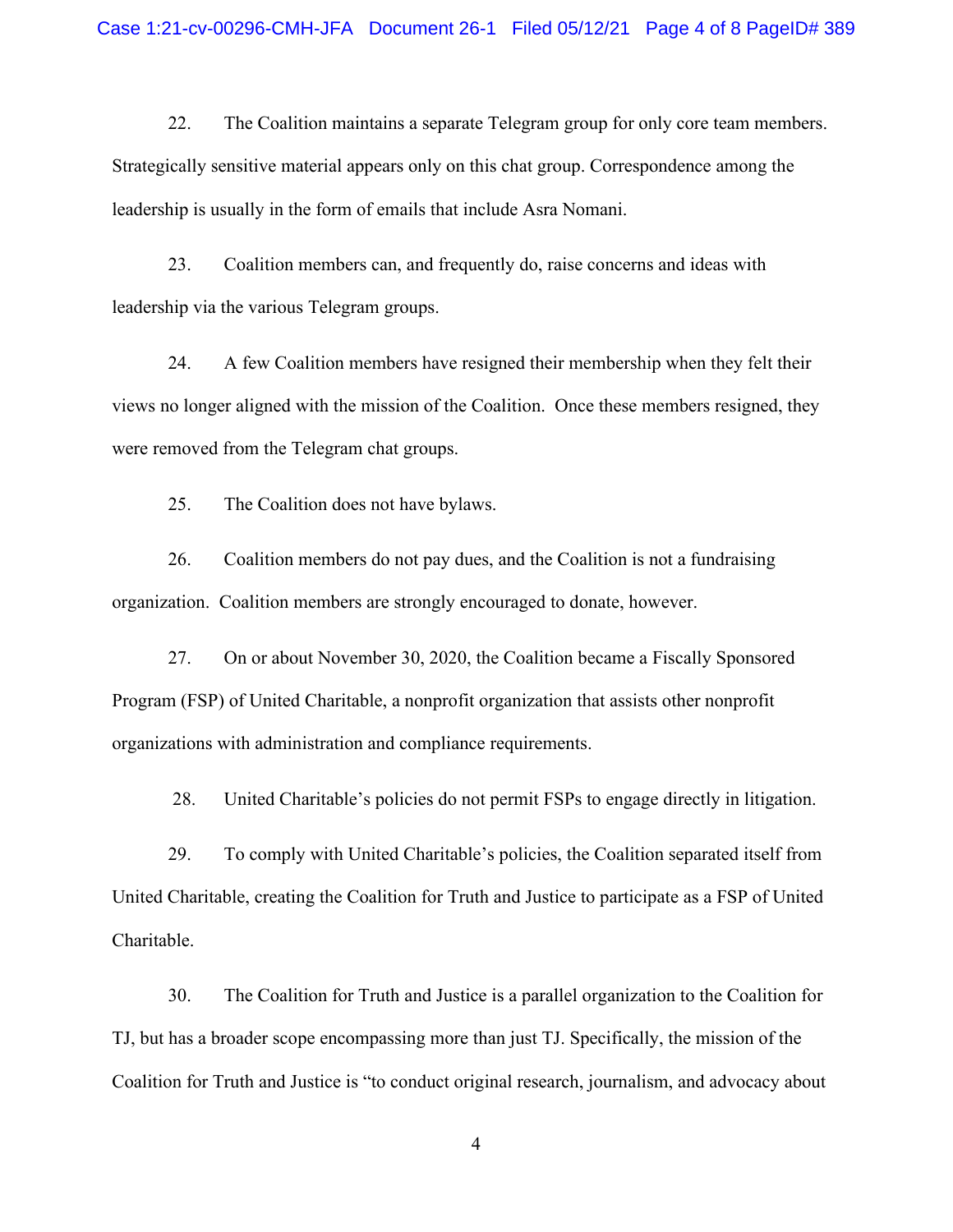significant public issues relegated to education, contribute to sound public policy decisions and protect gifted and STEM education and the legal defense of the rights of students."

31. Those wishing to financially contribute are encouraged by the Coalition's website to make a tax-deductible donation to the Coalition for Truth and Justice, which it describes as a 501(c)(3) and program of United Charitable.

32. The Coalition was formed in opposition to a specific problem: the discriminatory changes to the admissions process at TJ.

33. I am not aware of any Coalition member who supports the discriminatory changes to the admissions process at TJ.

34. I do not believe anyone would join the Coalition for TJ unless they opposed the admissions changes.

35. A different group—the TJ Alumni Action Group—exists to support the changes to the TJ admissions process.

36. The TJ Alumni Action Group has opposed the Coalition's work at every turn.

37. On August 14, 2020, the President and CEO of the TJ Alumni Action Group purchased the URLs CoalitionforTJ.org, CoalitionforTJ.com, Coalition4TJ.com, and Coalition4TJ.org and redirected users to the TJ Alumni Action Group's own website, which included a donate button that misled some intended Coalition for TJ donors into contributing funds to the TJ Alumni Action Group instead of the Coalition for TJ.

38. The Coalition for TJ obtained Internet records confirming that the President and CEO of the TJ Alumni Action Group herself purchased the domain name referenced above.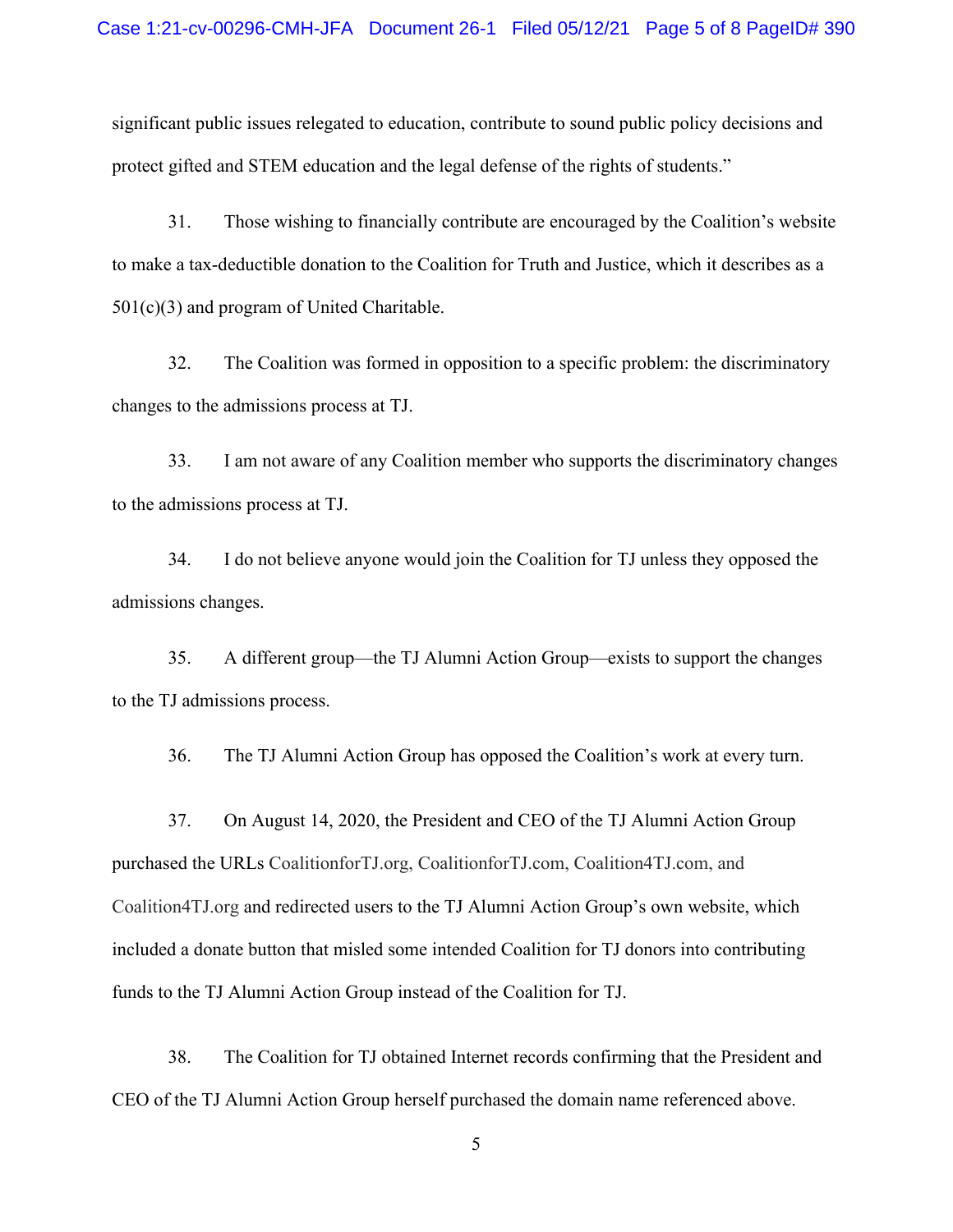39. The TJ Alumni Action Group has received public support from Board Members, and the Fairfax County School Board and its administrators have participated in their official capacity in TJ Alumni Action Group sponsored events.

40. Two Fairfax County School Board members attended a protest rally sponsored by the TJ Alumni Action Group.

41. Supporters of the TJ Alumni Action Group have participated in Coalition for TJ events, filed and taken screen shots of participants, and posted those photos and transcripts of their statements on social media.

42. Supporters of the TJ Alumni Action Group have made racially derogatory statements about Asian Americans (calling them "resource hoarders" and "toxic") and have doxxed a Coalition for TJ member by posting their home address on Twitter.

43. Members of the TJ Alumni Action Group have published op-eds and other media pieces supporting the TJ admissions changes.

44. I do not believe it is likely that an individual who supports the TJ admissions policy changes would mistakenly join the Coalition for TJ instead of the TJ Alumni Action Group. In fact, on information and belief, an overwhelming number of the members of the Coalition for TJ are Asian American, many of them immigrants, whereas the TJ Alumni Action Group (other than certain core leaders) is heavily Caucasian. In fact, local media has described the Coalition for TJ and the TJ Alumni Action Group as being on "warring" sides of the TJ admissions dispute.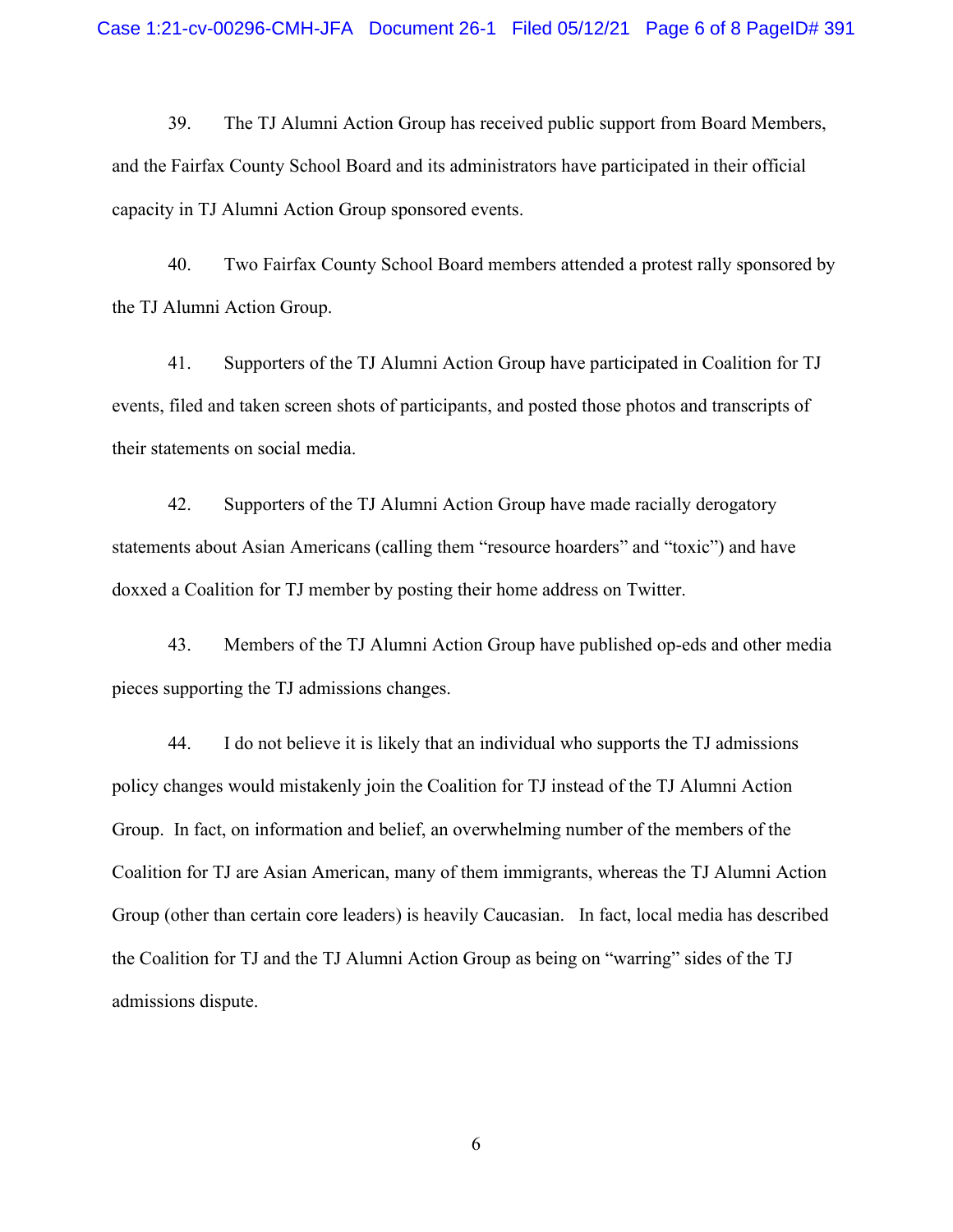45. Coalition members, including myself, express their views through attending virtual and in-person rallies, providing public comments at school board meetings, work sessions, and town hall meetings, writing op-eds, and engaging on social media.

46. The Coalition was formed in the midst of the COVID-19 pandemic and was obligated to hold many of its activities and member engagement virtually for reasons of safety and compliance with local regulations.

47. Virtual Coalition events included: 1) educational events on critical race theory (attended by approximately 150 people), 2) political debates for the Governor and Lieutenant Governor's races in Virginia (attended live by approximately 100 people and screened by many more); and 3) organizational events for leaders of parent organizations in other jurisdictions facing similar discrimination against Asian-Americans, including parents in Boston, New York, Loudoun County, VA, and California.

48. In-person Coalition events included: multiple socially distanced protests at TJ, at the Fairfax County Board of Education, and at the Fairfax County Courthouse and attended by hundreds of people.

49. The Coalition chose to bring this lawsuit because its members believed that the changes to the TJ admissions process violated the Equal Protection rights of Asian-American students.

50. The decision to file the lawsuit was made by the unanimous consent of the Coalition for TJ leadership and core teams at one of the weekly calls following a meeting with the Pacific Legal Foundation.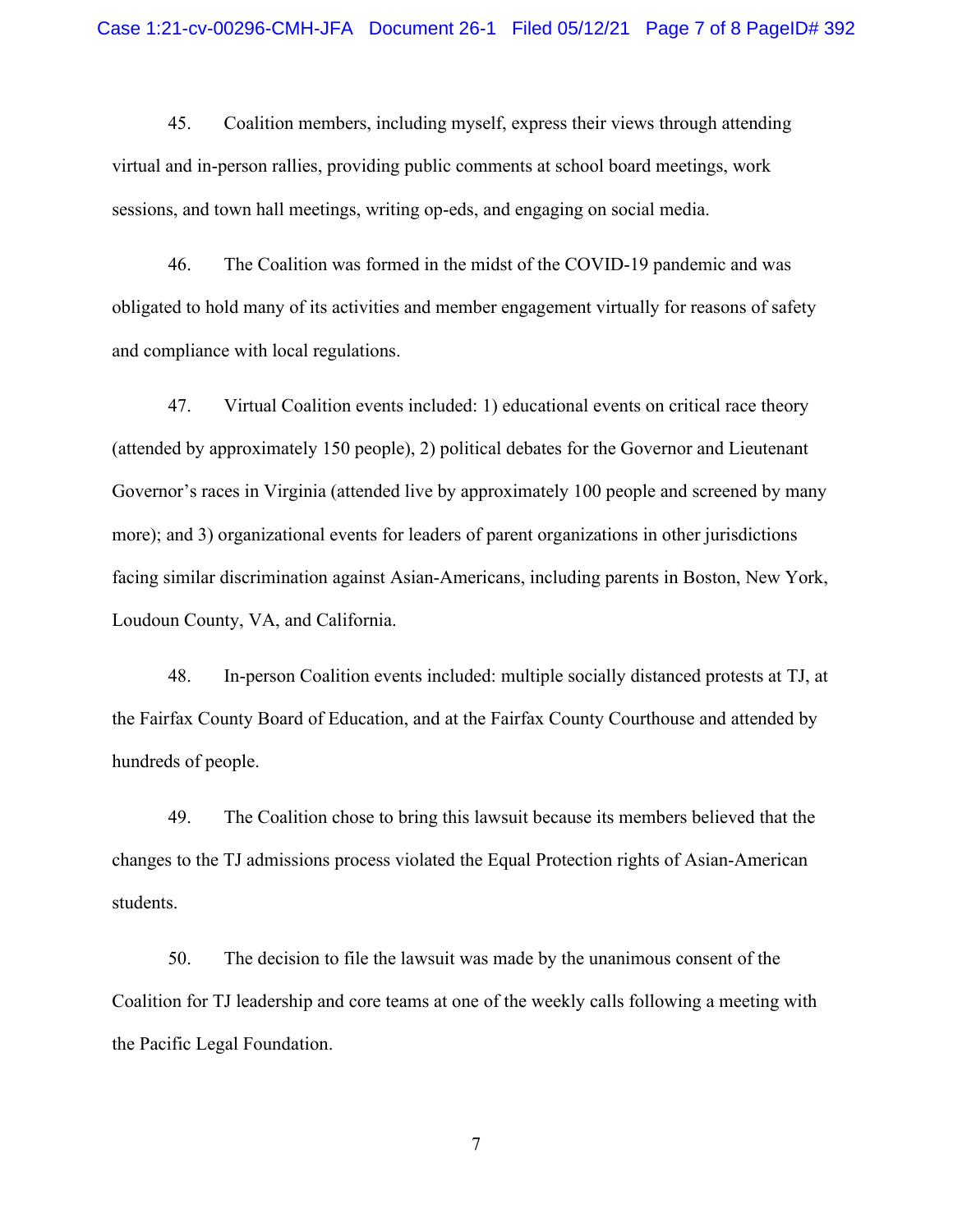Case 1:21-cv-00296-CMH-JFA Document 26-1 Filed 05/12/21 Page 8 of 8 PageID# 393

\* \* \*

I declare under penalty of perjury that the foregoing is true and correct. Executed on this 12th day of May, 2021, at McLean, Virginia.

 $\frac{\rho\mu\mu\ell\ell}$ 

Glenn S. Miller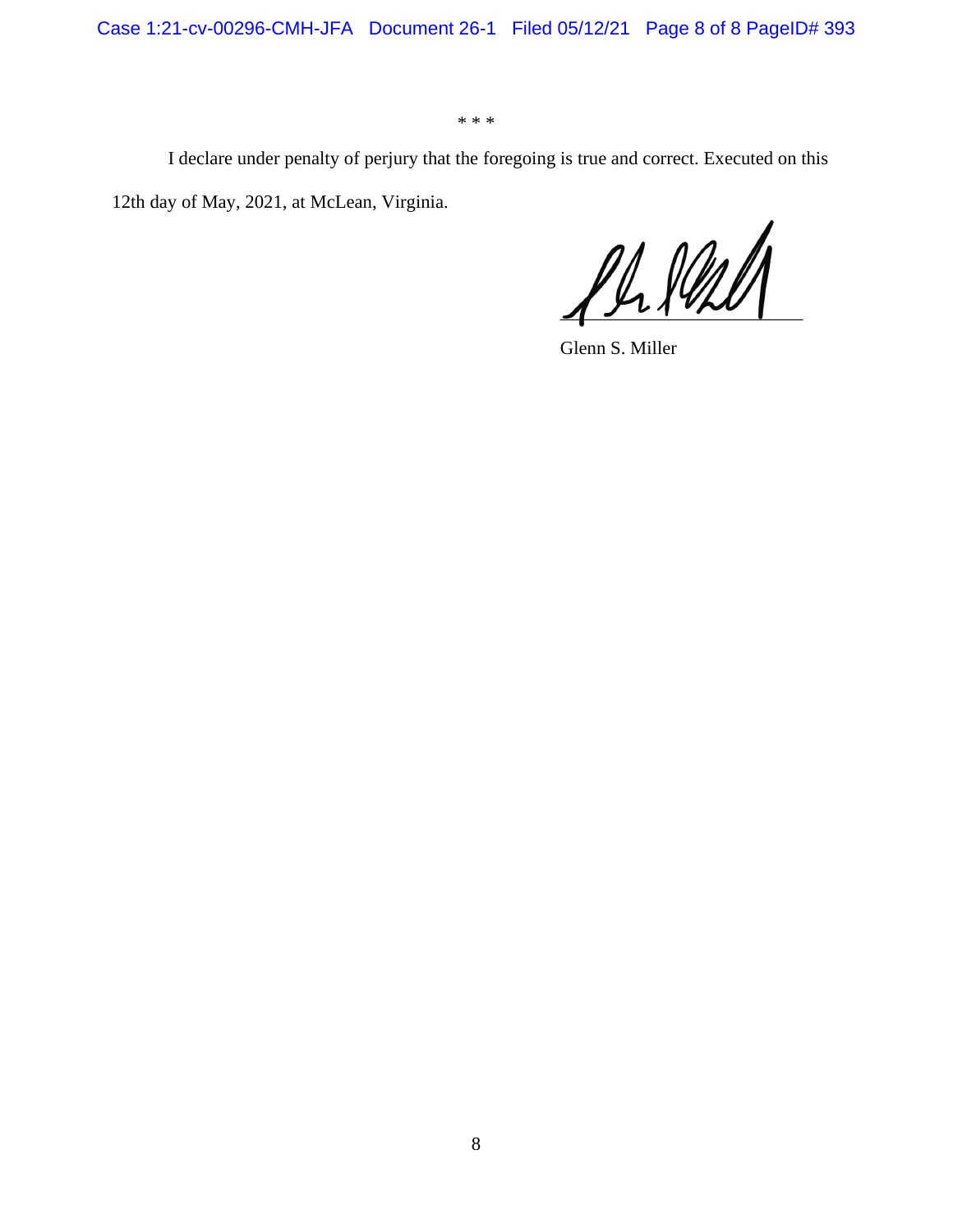# **IN THE UNITED STATES DISTRICT COURT EASTERN DISTRICT OF VIRGINIA ALEXANDRIA DIVISION**

## COALITION FOR TJ,

No. 1:21-cv-00296-CMH-JFA

Plaintiff,

v.

FAIRFAX COUNTY SCHOOL BOARD; and DR. SCOTT BRABRAND, in his official capacity as Superintendent of the Fairfax County School Board,

Defendants.

# **DECLARATION OF ASRA Q. NOMANI**

I, Asra Q. Nomani, declare as follows:

1. The facts set forth in this declaration are based on my knowledge and, if called as a witness, I can competently testify to their truth under oath. As to those matters that reflect a matter of opinion, they reflect my personal opinion and judgment upon the matter.

2. I am an Asian-American resident of Fairfax County, Virginia.

3. I am the parent of a student at Thomas Jefferson High School for Science and

Technology (TJ) in Alexandria, Virginia.

4. I am an investigative journalist, former Wall Street Journal reporter, and current Vice-President for Strategy and Investigations at Parents Defending Education.

5. In August 2020, I co-founded the Coalition for TJ with Glenn Miller in response to threats from the Fairfax County School Board and Virginia Secretary of Education Atif Qarni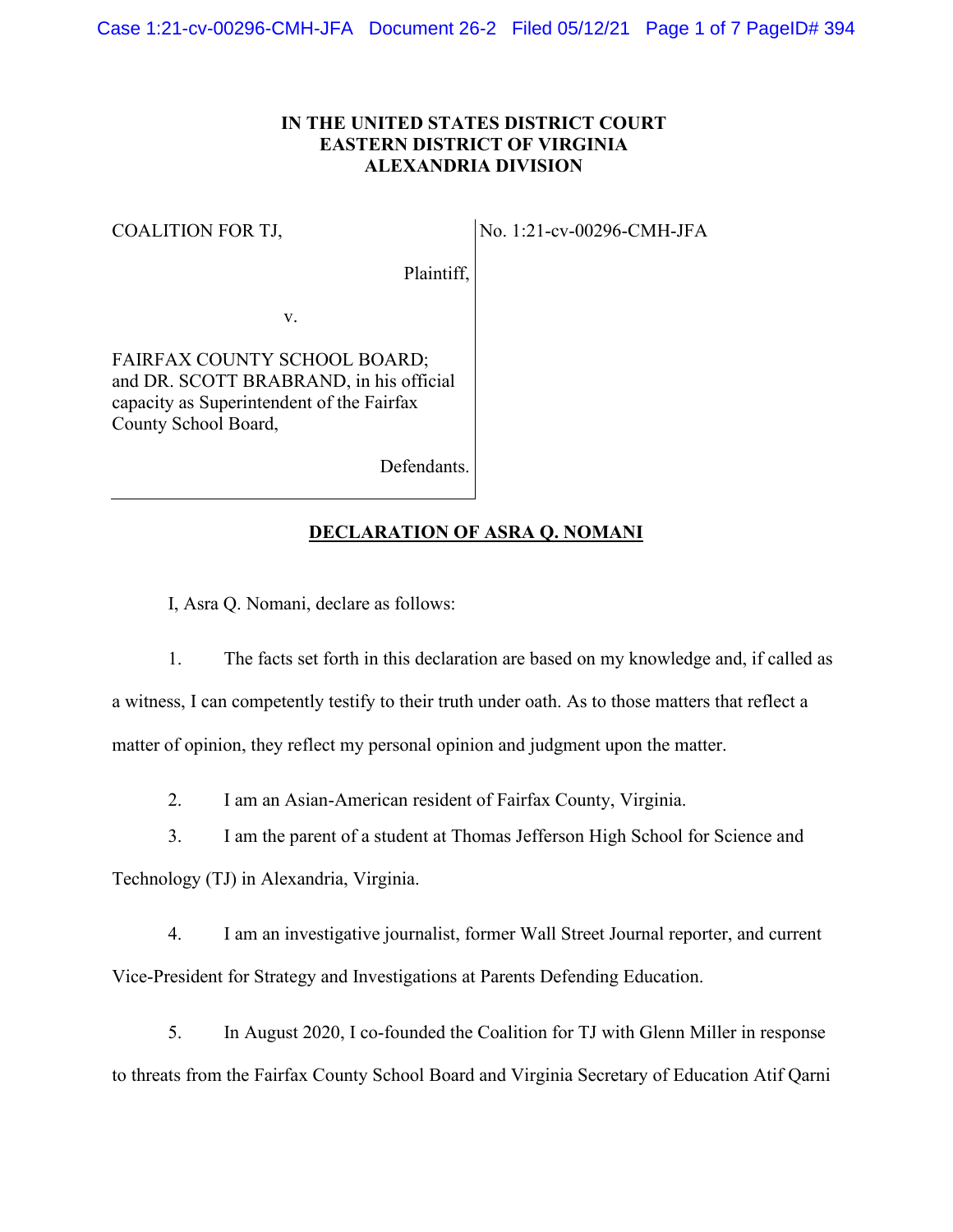that changes would be made to the TJ admissions process that I believed would discriminate against Asian-American applicants.

6. The Coalition for TJ is a membership organization.

7. The Coalition supports increasing diversity through merit-based admissions to TJ.

8. The Coalition has three tiers of membership: a leadership team, a core team, and general members.

9. The leadership team is comprised of 10 members and meets weekly to discuss strategy and Coalition business.

10. I am a member of the leadership team.

11. The leadership team was chosen through self-nominations, and nominees were then chosen by consensus.

12. The core team is comprised of 27 members who join the weekly leadership meeting and contribute to the operational activities of the organization.

13. The general membership tier currently has 298 members.

14. The Coalition also has approximately 5,000 supporters, who are not traditional members but who sign petitions, attend virtual or in-person rallies, or otherwise contribute to the Coalition's mission.

15. The Coalition has eight committees, which are led by parent leaders.

16. The committees are: Fundraising, Accounting/Finances, Membership, Media and Communications, Advocacy, Legal, Operational Management, and Data.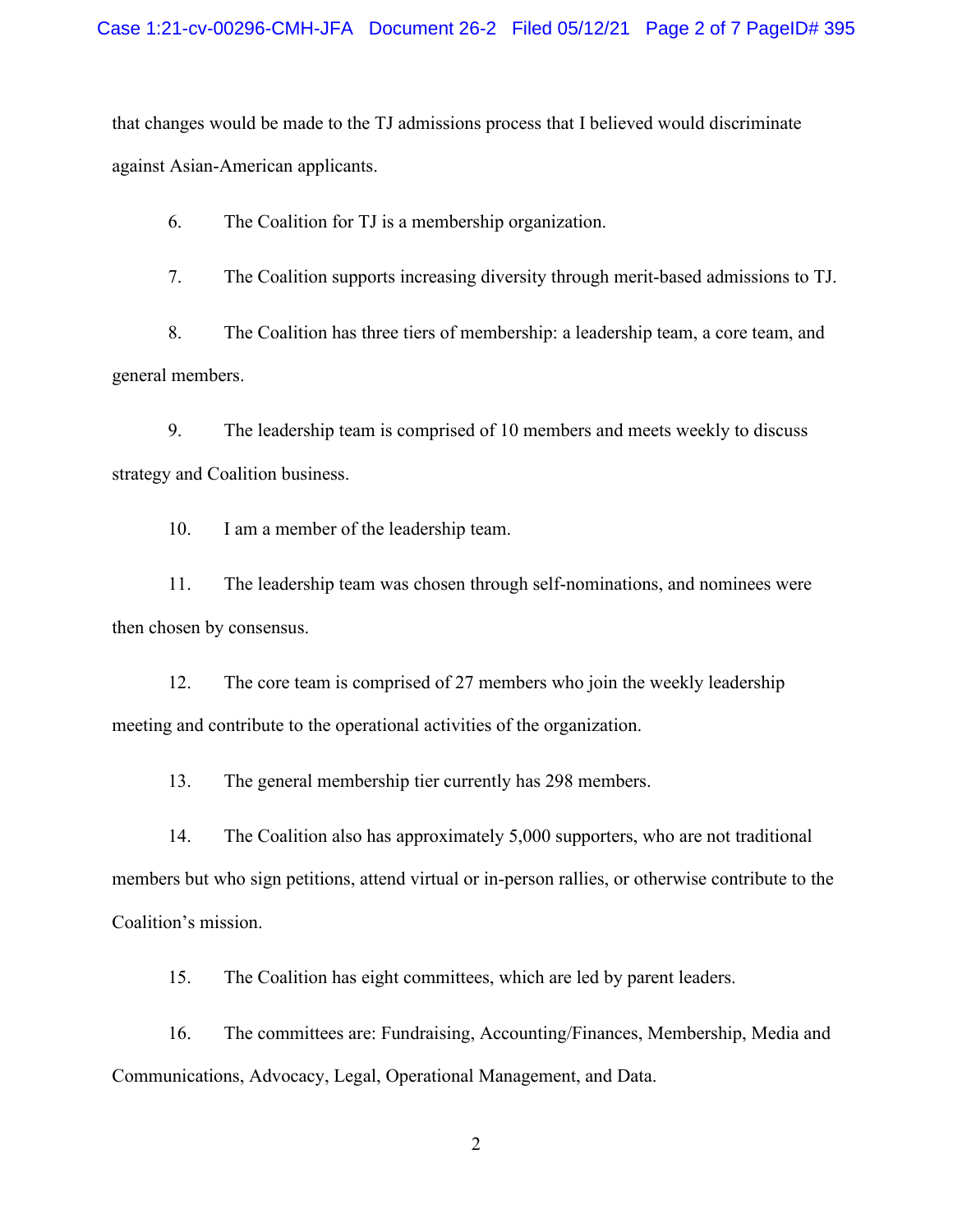17. To become a member, interested individuals must fill out a membership application form on the "Contact Us" tab of the Coalition for TJ website at [www.coalitionfortj.net.](http://www.coalitionfortj.net/)

18. The website form asks for the individual's name, email address, and where they heard about the Coalition for TJ. It also asks the individual to share his or her personal story about "why the issue of advocating for diversity and excellence is important to you" and what programs he or she is interested in working with.

19. Application forms are then vetted by the Coalition to ensure the applicant shares the same interest in fighting the discriminatory TJ admissions policy changes.

20. Coalition members communicate through Telegram, which is a mobile social networking application that enables group messaging and communications.

21. The Coalition maintains a Telegram group open to all members, where members, committees, the core team, and the leadership team communicate with each other.

22. The Coalition maintains a Telegram group for core team members.

23. The Coalition maintains Telegram groups only for committee members.

24. Coalition members can, and frequently do, raise concerns and ideas with leadership via the Telegram group.

25. A few Coalition members have resigned their membership when they felt their views no longer aligned with the mission of the Coalition.

26. The Coalition does not have bylaws.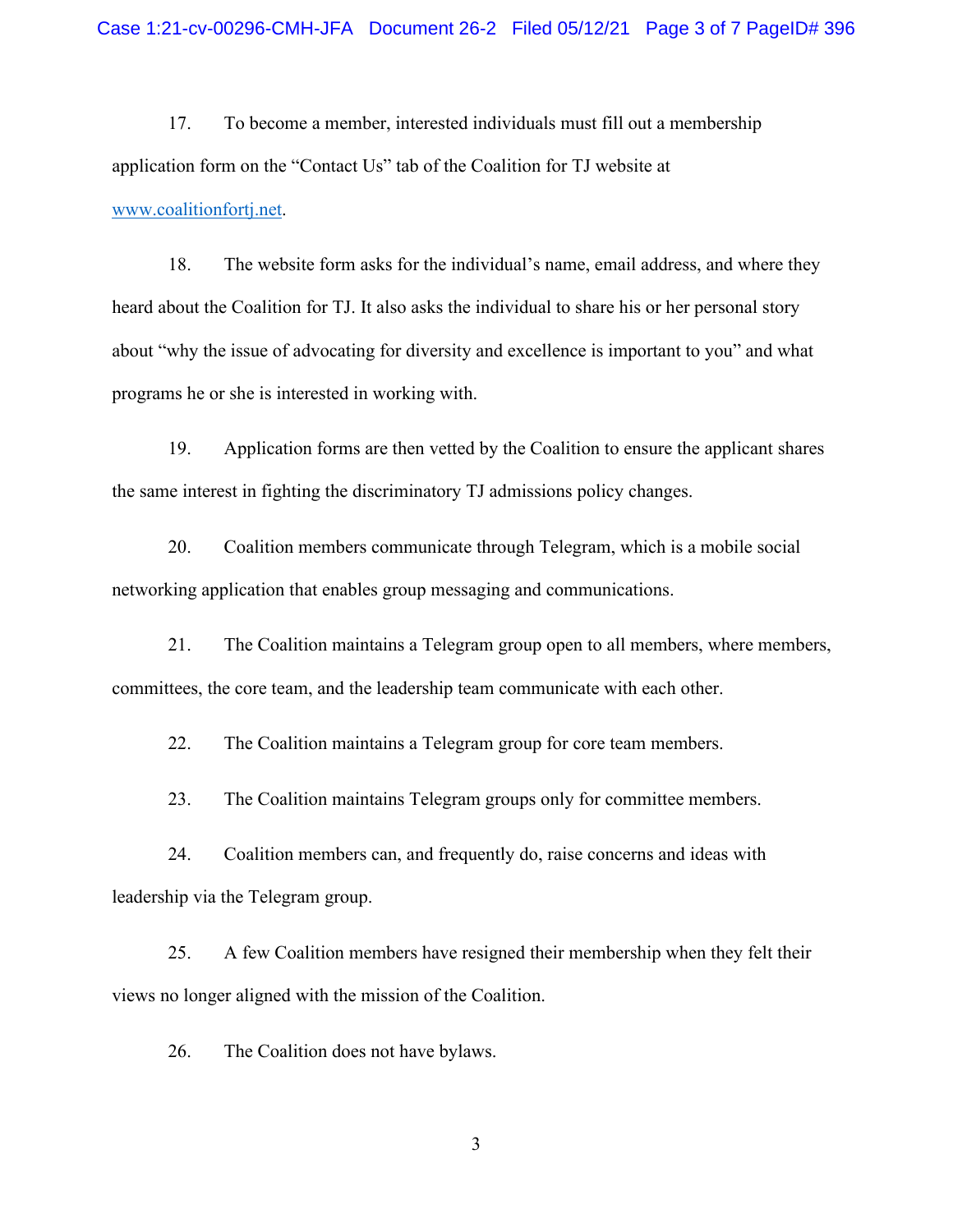27. Coalition members do not pay dues, and the Coalition is not a fundraising organization.

28. On or about November 30, 2020, the Coalition became a Fiscally Sponsored Program (FSP) of United Charitable, a nonprofit organization that assists other nonprofit organizations with administration and compliance requirements.

29. United Charitable's policies do not permit FSPs to engage in litigation.

30. To comply with United Charitable's policies, the Coalition separated itself from United Charitable, creating the Coalition for Truth and Justice to participate as a FSP of United Charitable.

31. The Coalition for Truth and Justice is a parallel organization to the Coalition for TJ, but has a broader scope encompassing more than just TJ. Specifically, the mission of the Coalition for Truth and Justice is "to conduct original research, journalism, and advocacy about significant public issues relegated to education, contribute to sound public policy decisions and protect gifted and STEM education and the legal defense of the rights of students."

32. Those wishing to financially contribute are encouraged by the Coalition's website to make a tax-deductible donation to the Coalition for Truth and Justice, which it describes as a program of 501(c)(3) United Charitable.

33. The Coalition was formed in opposition to a specific problem: the discriminatory changes to the admissions process at TJ.

34. I am not aware of any Coalition member who supports the discriminatory changes to the admissions process at TJ.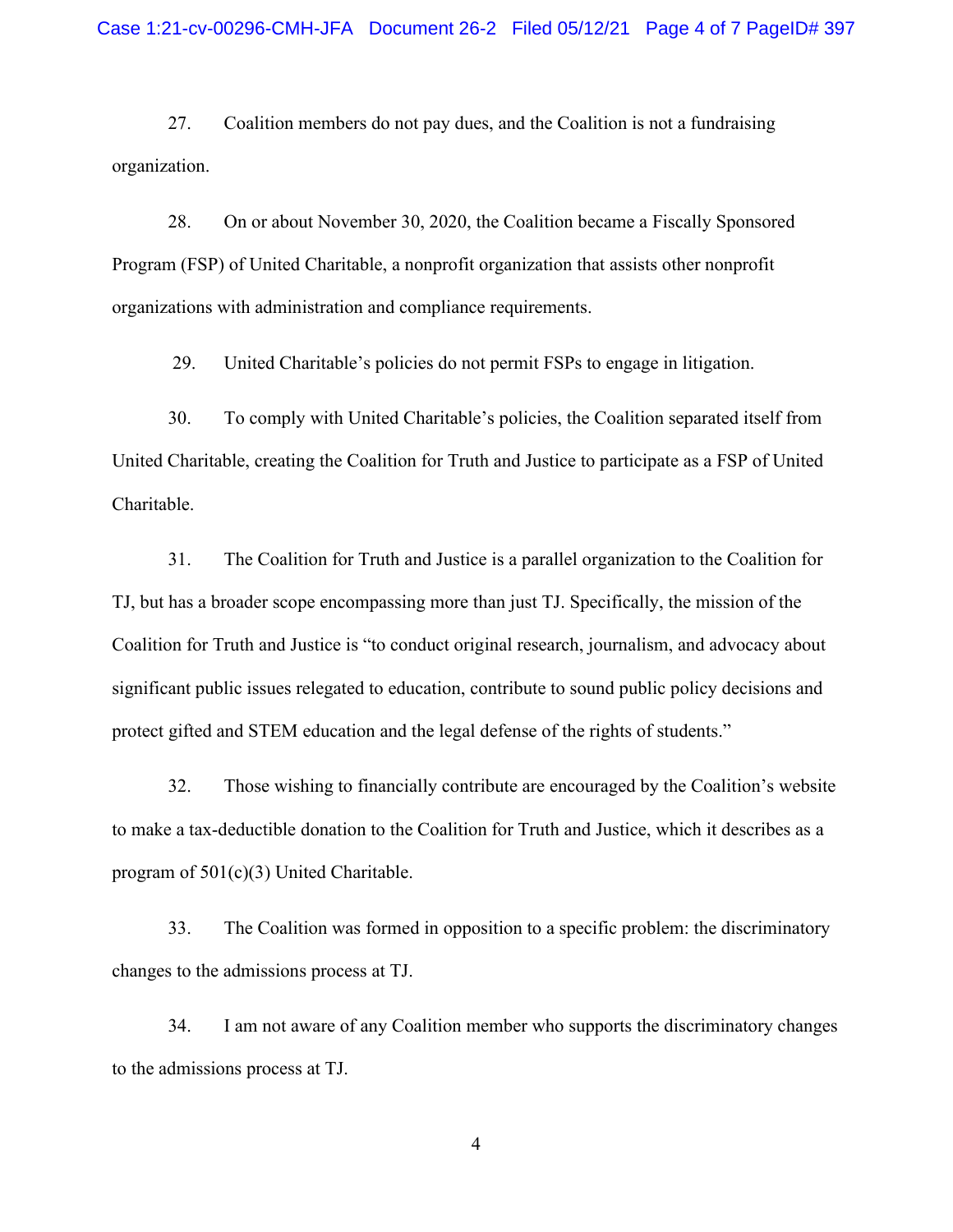35. I do not believe anyone would join the Coalition for TJ unless they opposed the admissions changes.

36. A different group—the TJ Alumni Action Group—exists to support the changes to the TJ admissions process.

37. The TJ Alumni Action Group has opposed the Coalition's work at every turn.

38. On August 14, 2020, the president of the TJ Alumni Action Group, Makya Renee Little, and Mareta Corporation, a graphic design company owned by Ms. Little, purchased the URLs [www.coalitionfortj.org,](http://www.coalitionfortj.org/) [www.coalitionfortj.com,](http://www.coalitionfortj.com/) [www.coalition4tj.org,](http://www.coalition4tj.org/) and coalition4tj.com and had the websites hyperlinked to her organization website, www.tjaag.org, which featured a donate button that misled some donors into contributing funds to the TJ Alumni Action Group instead of the Coalition for TJ.

39. The TJ Alumni Action Group has received public support from Board Chair Ricardy Anderson and Board Member Karen Keys-Gamara.

40. Members of the TJ Alumni Action Group have published op-eds and other media pieces supporting the TJ admissions changes.

41. I do not believe it is likely that an individual who supports the TJ admissions policy changes would mistakenly join the Coalition for TJ instead of the TJ Alumni Action Group.

42. Coalition members, including myself, express their views through attending virtual and in-person rallies, providing public comments at school board meetings, work sessions, and town hall meetings, writing op-eds, and engaging on social media.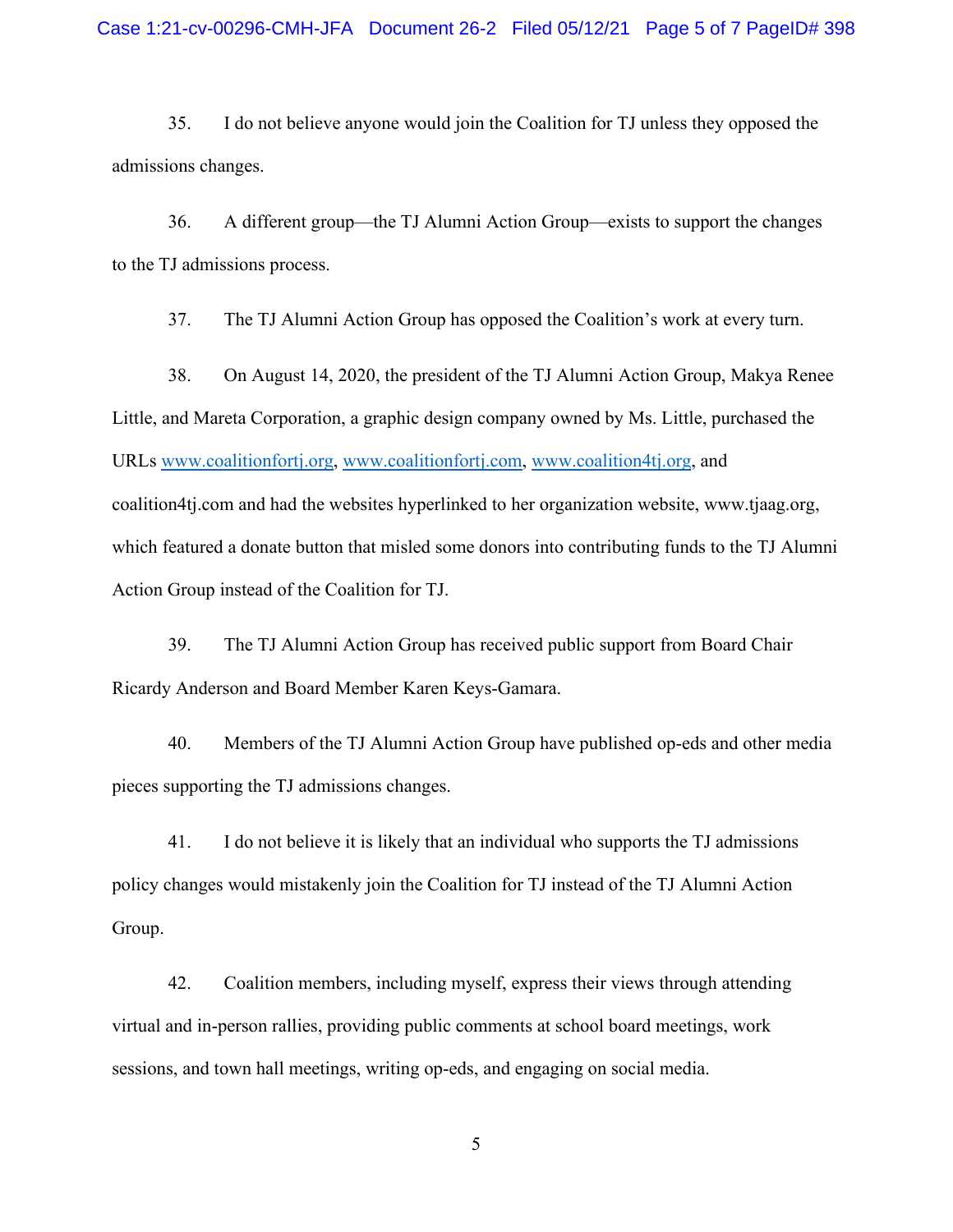43. The Coalition was formed in the midst of the COVID-19 pandemic and was obligated to hold many of its activities and member engagement virtually for reasons of safety and compliance with local regulations.

44. Virtual Coalition events included: an Oct. 4, 2020, rally to save TJ with about 200 people attending; a Nov. 30, 2020, webinar, "The Importance of Thomas Jefferson High School for Science and Technology as a Catalyst for Growth in Northern Virginia," organized with the Thomas Jefferson Institute for Public Policy with 235 participants; and regular online educational seminars with local parents and community members.

45. In-person Coalition events included: a Sept. 20, 2020, protest against the planned changes to TJ's admissions policy, with about 200 students, parents, and community members outside the school in Alexandria, Va.; a Sept. 24, 2020, protest and "TJ Citizens Town Hall" at FCPS headquarters in Falls Church, Va., with about 100 students, parents, and community members; and an Oct. 18, 2020, "Memorial Service" and "Vigil" for TJ outside the school in Alexandria, Va., with about 100 students, parents, and community members attention to express their love for TJ.

46. The Coalition chose to bring this lawsuit because its members believed that the changes to the TJ admissions process violated the Equal Protection rights of Asian-American students.

47. The decision to file the lawsuit was made by the leadership team and core team through unanimous consent.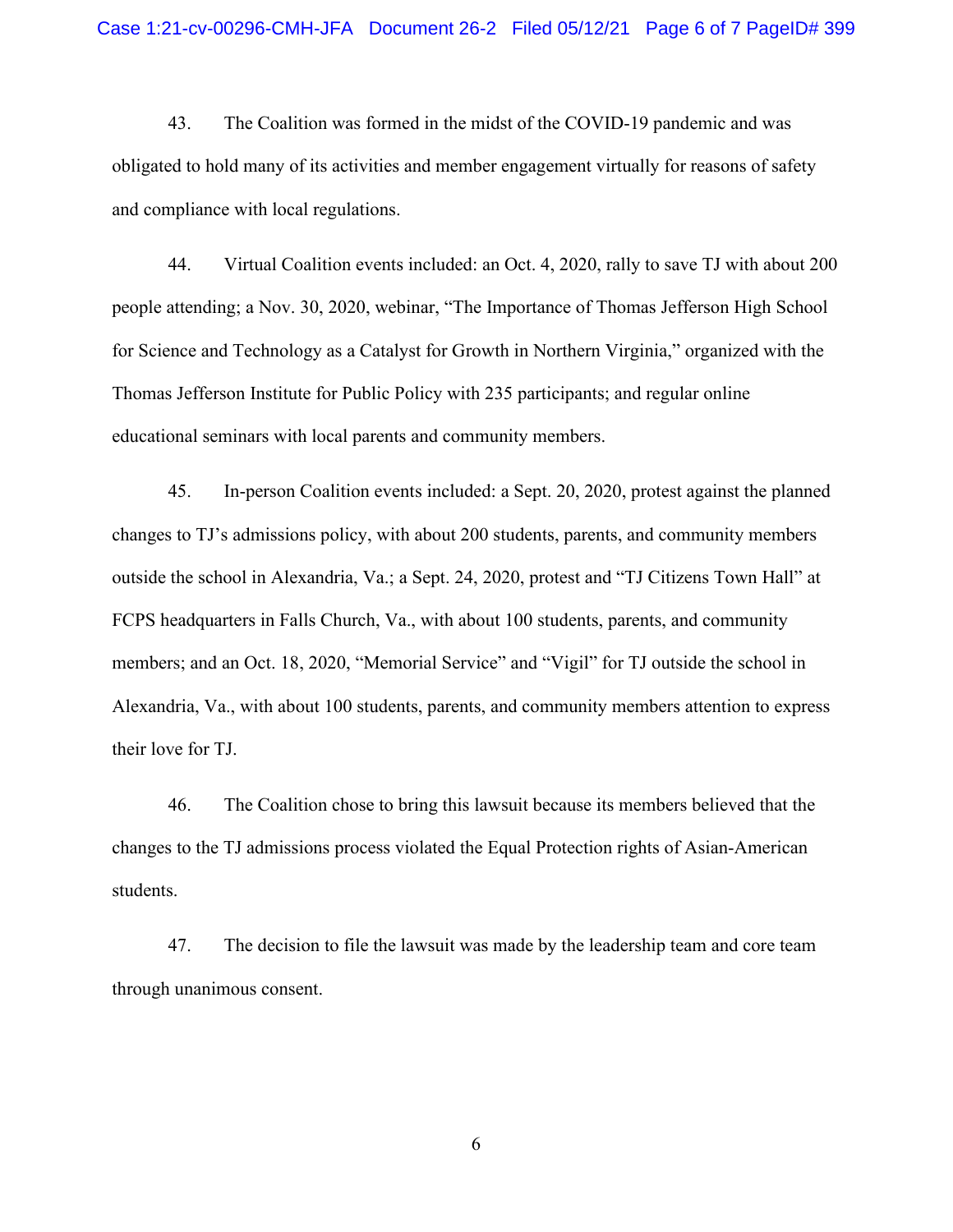\* \* \*

I declare under penalty of perjury that the foregoing is true and correct. Executed on this 12th day of May, 2021, at Great Falls , Virginia. Great Falls

\_\_\_\_\_\_\_\_\_\_\_\_\_\_\_\_\_\_\_\_\_\_\_\_\_\_

Asra Q. Nomani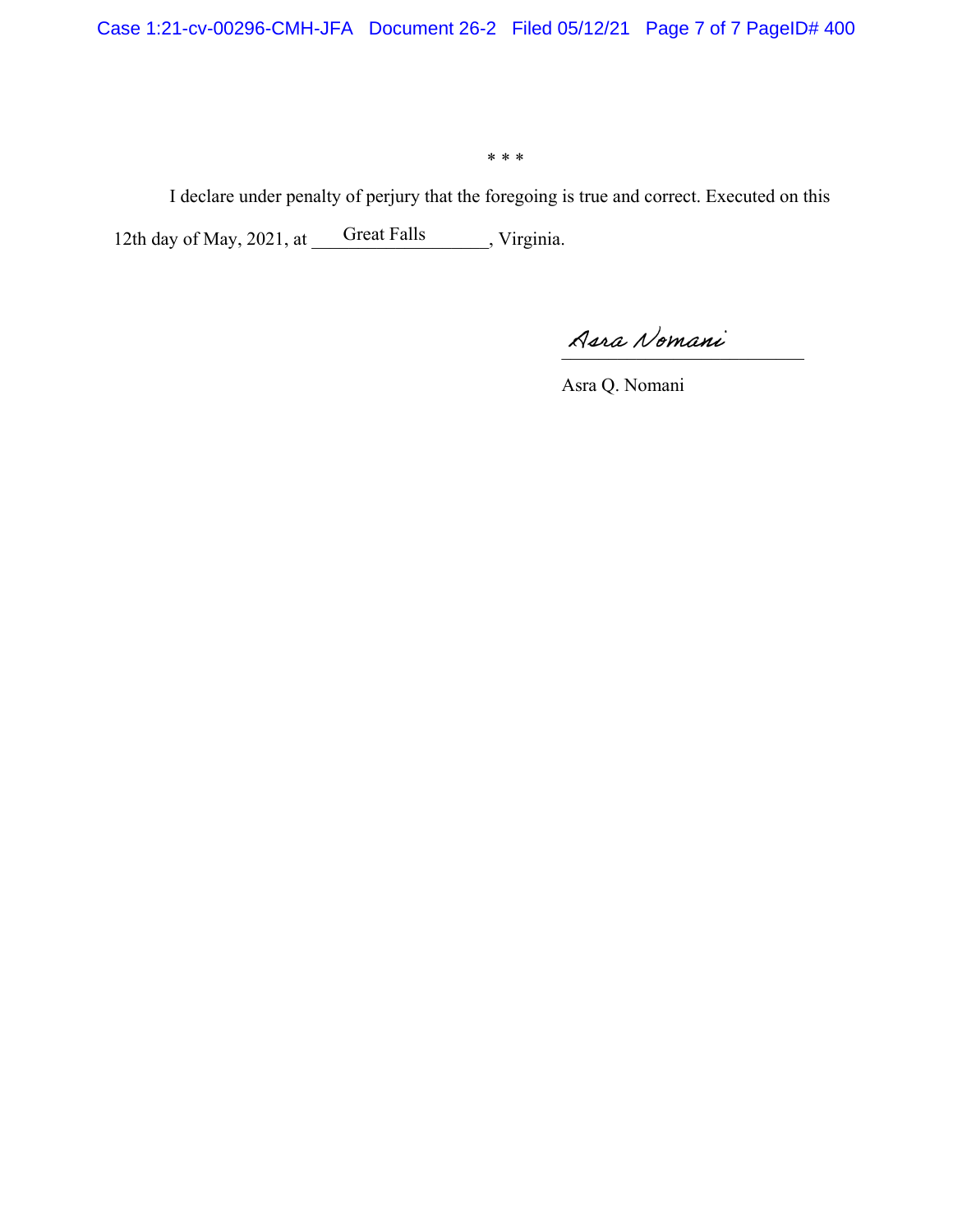# Kiren Mathews

| From:    | cmecf@vaed.uscourts.gov                                                              |
|----------|--------------------------------------------------------------------------------------|
| Sent:    | Wednesday, May 12, 2021 3:06 PM                                                      |
| To:      | Courtmail@vaed.uscourts.gov                                                          |
| Subject: | Activity in Case 1:21-cv-00296-CMH-JFAVAED Coalition for TJ v. Fairfax County School |
|          | Board et al Reply to Response to Motion                                              |

**This is an automatic e-mail message generated by the CM/ECF system. Please DO NOT RESPOND to this e-mail because the mail box is unattended.** 

**\*\*\*NOTE TO PUBLIC ACCESS USERS\*\*\* Judicial Conference of the United States policy permits attorneys of record and parties in a case (including pro se litigants) to receive one free electronic copy of all documents filed electronically, if receipt is required by law or directed by the filer. PACER access fees apply to all other users. To avoid later charges, download a copy of each document during this first viewing. However, if the referenced document is a transcript, the free copy and 30 page limit do not apply.**

## **U.S. District Court**

## **Eastern District of Virginia -**

# **Notice of Electronic Filing**

The following transaction was entered by Somin, Alison on 5/12/2021 at 6:05 PM EDT and filed on 5/12/2021 **Case Name:** Coalition for TJ v. Fairfax County School Board et al **Case Number:** 1:21-cv-00296-CMH-JFA Filer: Coalition for TJ **Document Number:** 26

# **Docket Text: REPLY to Response to Motion re [15] MOTION for Preliminary Injunction , Response filed by Coalition for TJ. (Attachments: # (1) Declaration of Glenn S. Miller, # (2) Declaration of Asra Q. Nomani)(Somin, Alison)**

## **1:21-cv-00296-CMH-JFA Notice has been electronically mailed to:**

Alison Elisabeth Somin asomin@pacificlegal.org, CKieser@pacificlegal.org, EWilcox@pacificlegal.org, GERoper@pacificlegal.org, incominglit@pacificlegal.org, tdyer@pacificlegal.org

Sona Rewari srewari@huntonak.com, cbaroody@huntonak.com

Stuart Alan Raphael sraphael@huntonak.com, cbaroody@huntonak.com

## **1:21-cv-00296-CMH-JFA Notice has been delivered by other means to:**

The following document(s) are associated with this transaction: